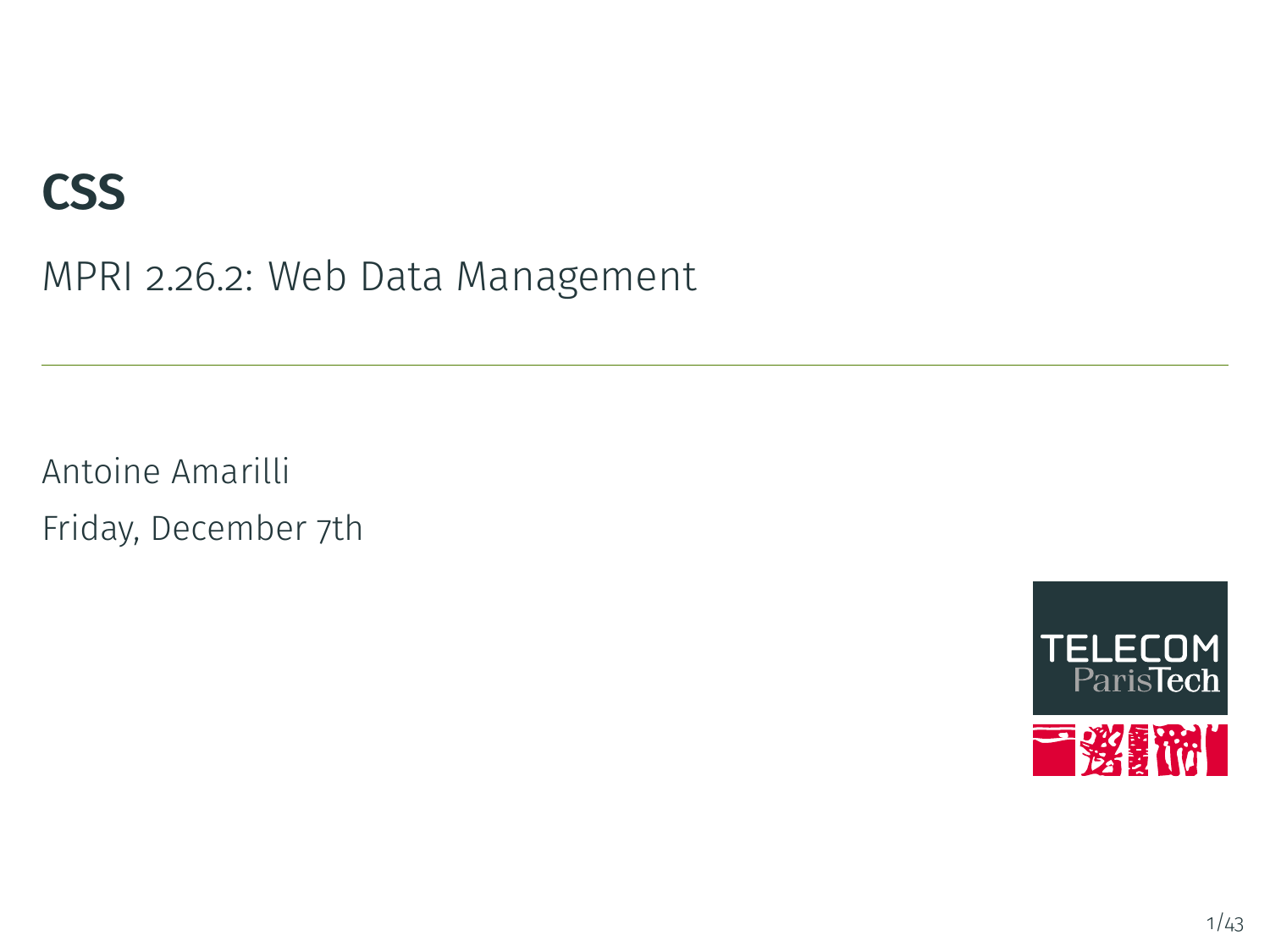- <span id="page-1-0"></span>• Cascading Style Sheets
- W3C standard:
	- **CSS 1** 1996
	- **CSS 2** 1998
	- **CSS 2.1** 2011, 487 pages
	- **CSS 3.0** Ongoing (various modules), snapshots:
		- <https://www.w3.org/Style/CSS/>
		- $\rightarrow$  Cf <caniuse.com> and <cssdb.org>
- HTML describes **content/structure**, CSS describes **presentation** 
	- $\rightarrow$  **Several designs** for the same website
		- $\rightarrow$  In particular for different **media** (screen, phone, printing, screen readers, bots...)
	- $\rightarrow$  **Reuse a design** across pages of a website or across websites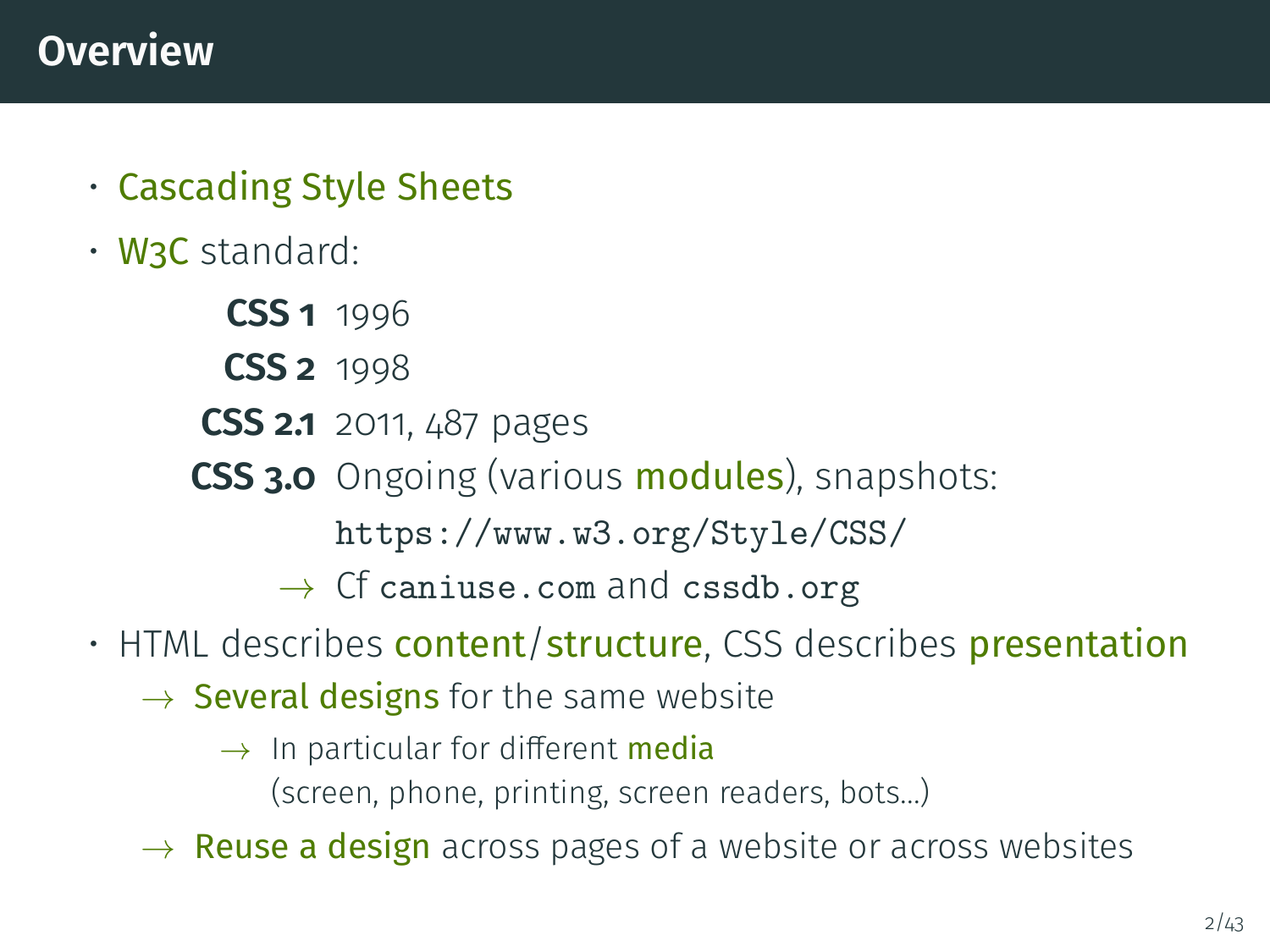# <span id="page-2-0"></span>[CSS and HTML](#page-2-0)

[Selectors](#page-10-0)

[Styling](#page-14-0)

[Layout](#page-20-0)

[Other features](#page-31-0)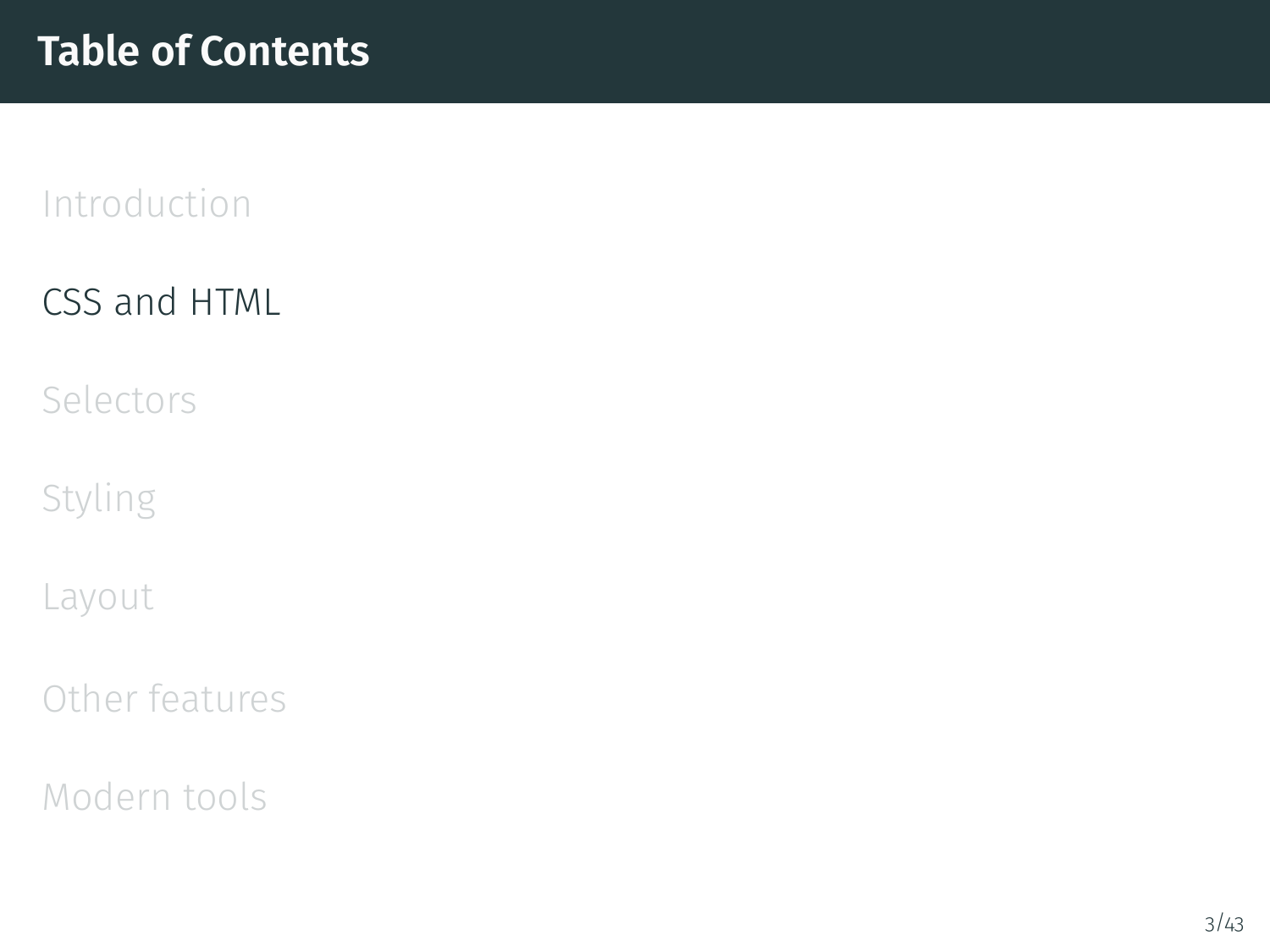- Property/value pairs, e.g.:
	- color: red;
	- font-weight: bold;
- Can apply **directly** to HTML elements with the style attribute: This is <em style="color: red;">red</em>
- If you need a dummy element, use <span> or <div> (inline/block) This text is <span style="font-weight: bold">bold</span>
- $\rightarrow$  Problem:
	- Mixes style and content
	- Only works on a single element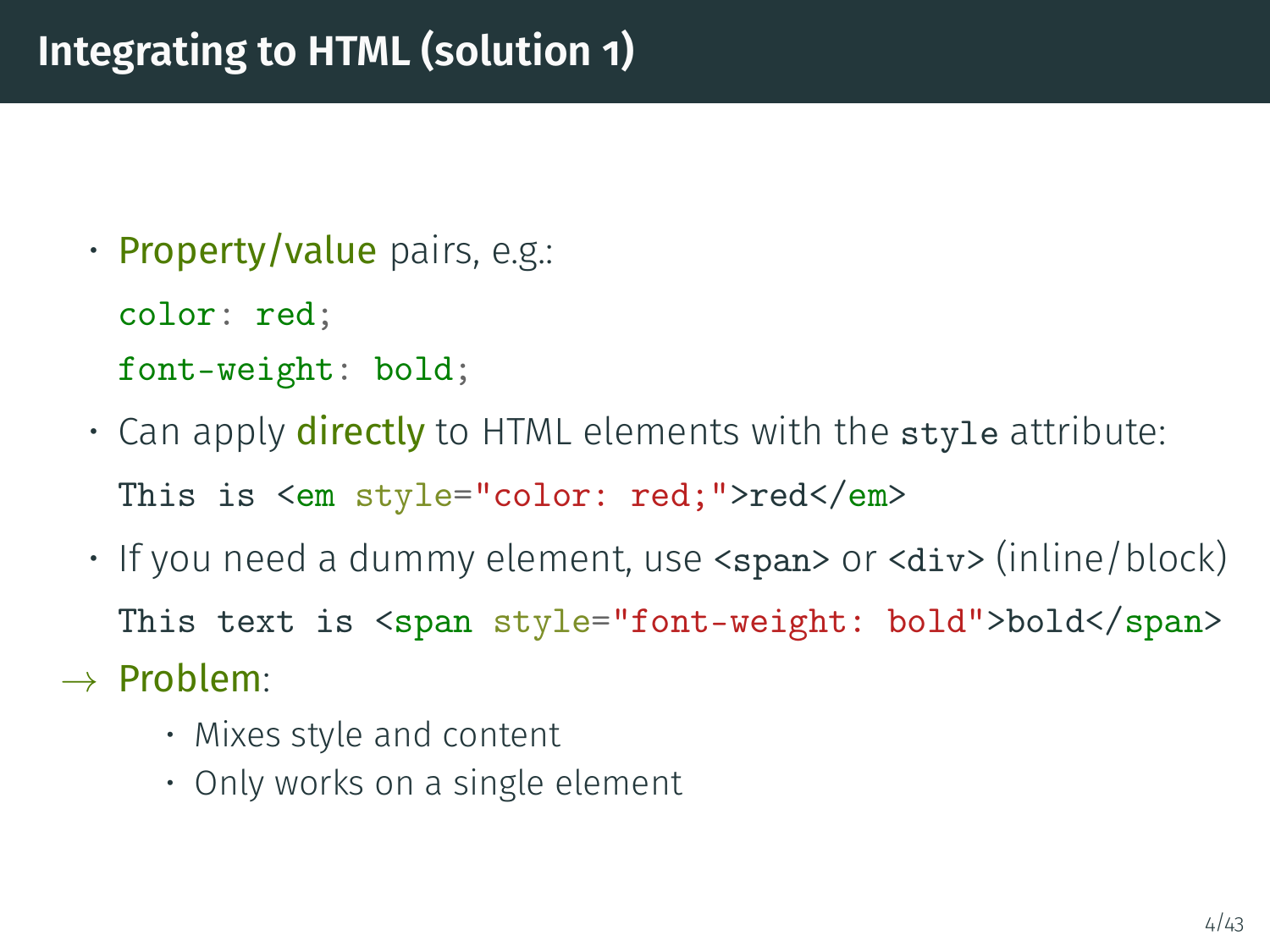# **Integrating to HTML (solution 2)**

- Selectors to indicate to which elements a property applies
- <style> tag in <head>:

<!DOCTYPE html>

 $\hbox{\tt >}$ 

<head> <style type="text/css"> em { color: red; } </style> </head>

<body>

This is <em>red</em>

</body>

 $\langle$ /html>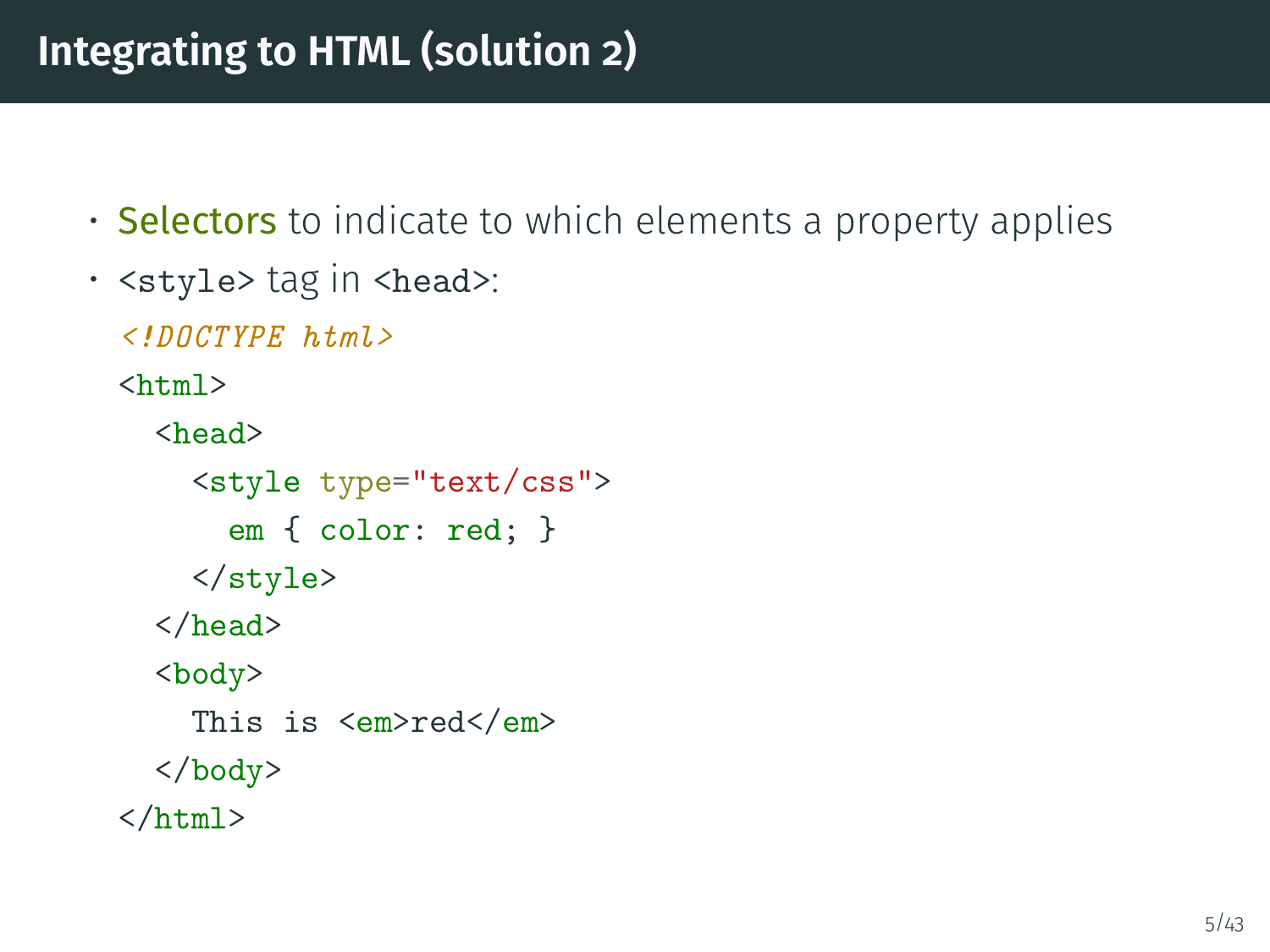# **Integrating to HTML (solution 3)**

- Put the rules in a **separate** .css file
- Point to the file with the  $\langle$ link> tag
- $\cdot$  Can be filtered with the media attribute:

```
<!DOCTYPE html>
```
 $\hbox{\tt >}$ 

```
<head>
  <link rel="stylesheet" type="text/css"
    href="style.css" media="screen">
</head>
<body>
 This is <em>red</em>
</body>
```
 $\langle$ /html>

 $\rightarrow$  Modular and reusable styles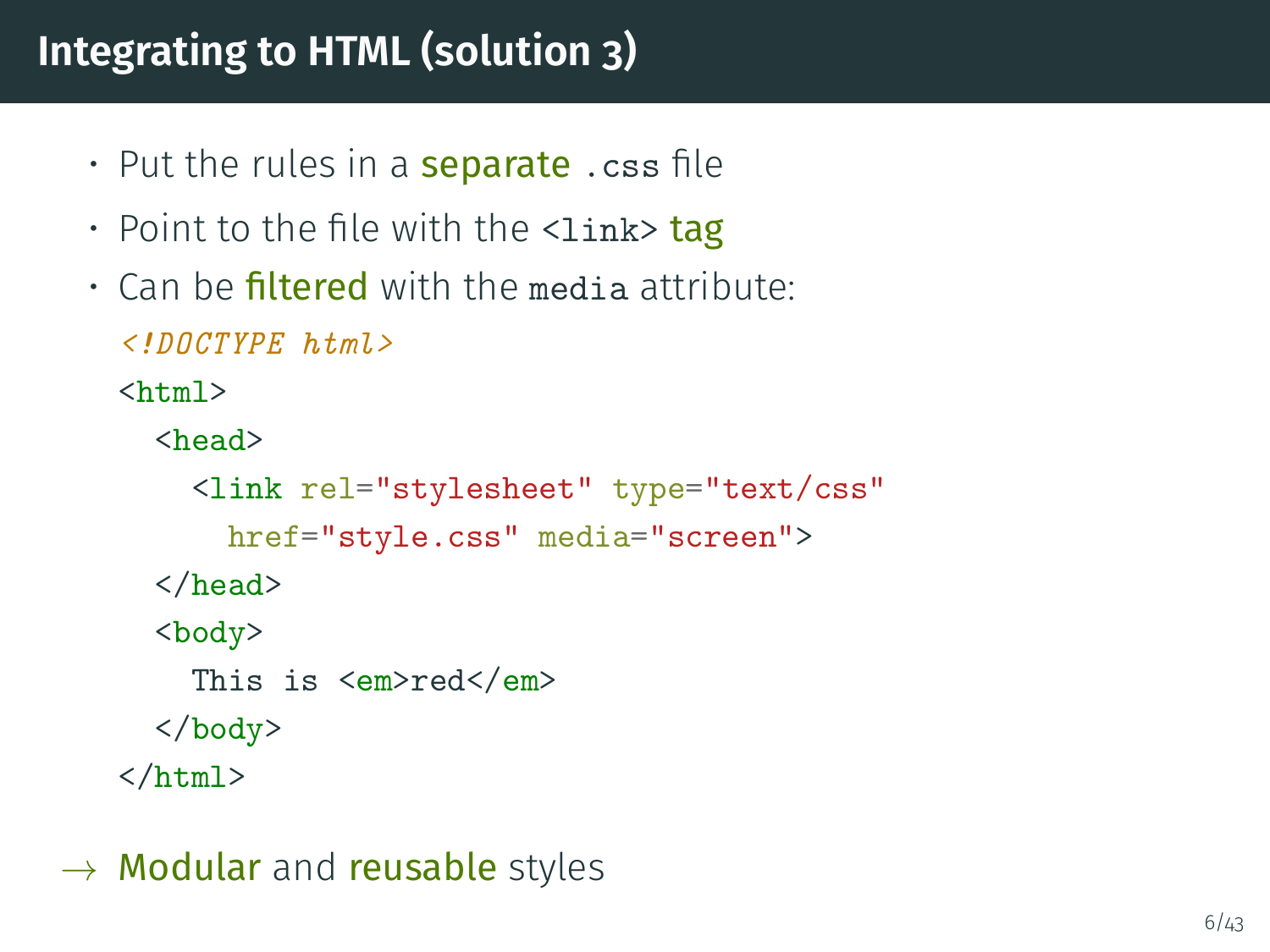- How can we select **elements** to apply the style?
- $\rightarrow$  id attributes (unique) and class (non-unique) <p id="thanks"> Hello <span class="person">Pierre</span>!  $\langle$ /p>
	- $\cdot$  An element can have **multiple classes** separated by spaces
- $\rightarrow$  We can use id and class in CSS to select the right elements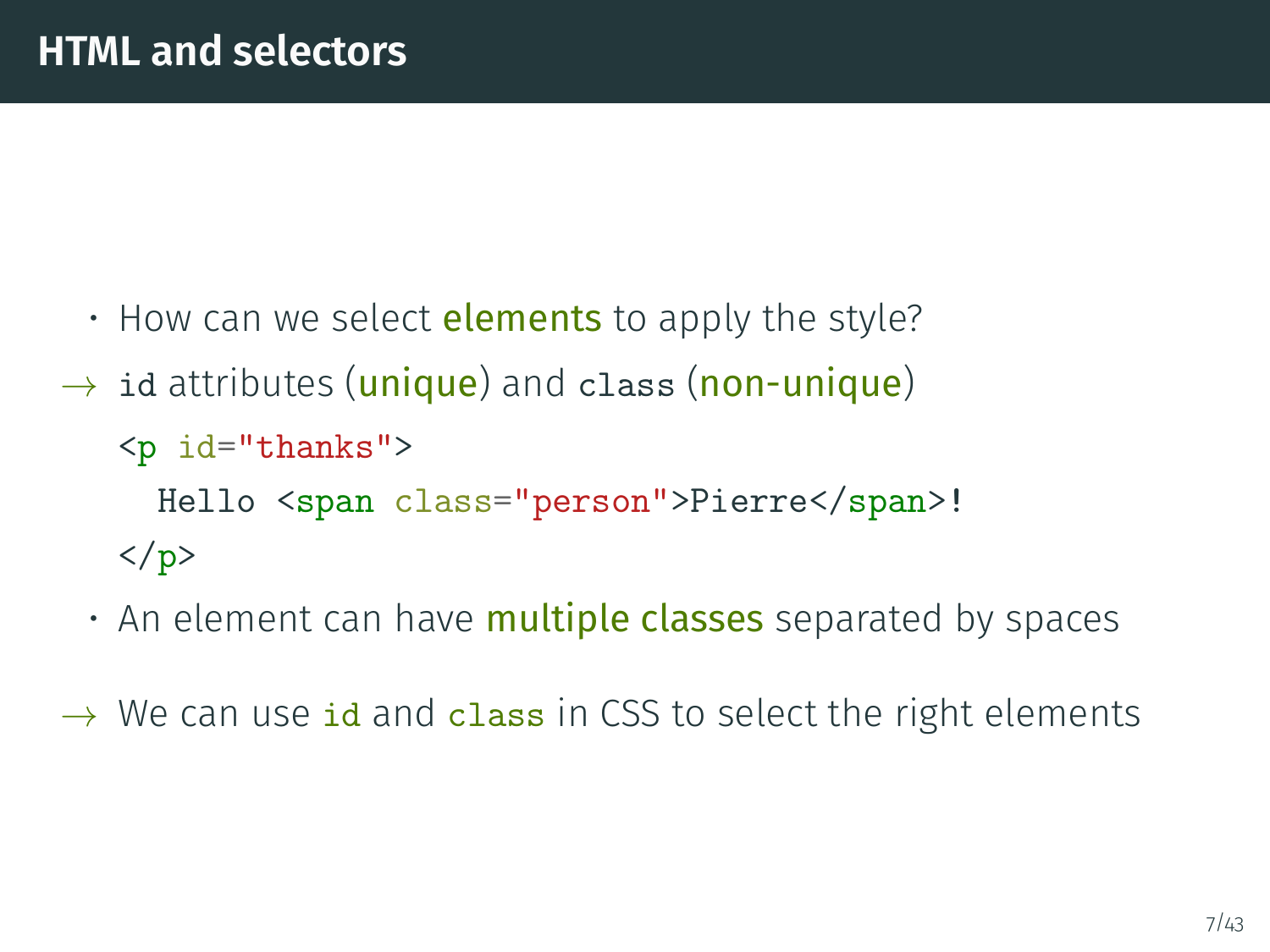```
/* Comments */
```

```
@charset "UTF-8";
@import url(other.css);
@media screen {
  /* \dots specific rules \dots */
}
```

```
selector1, selector2 {
  property: value;
  property: value;
```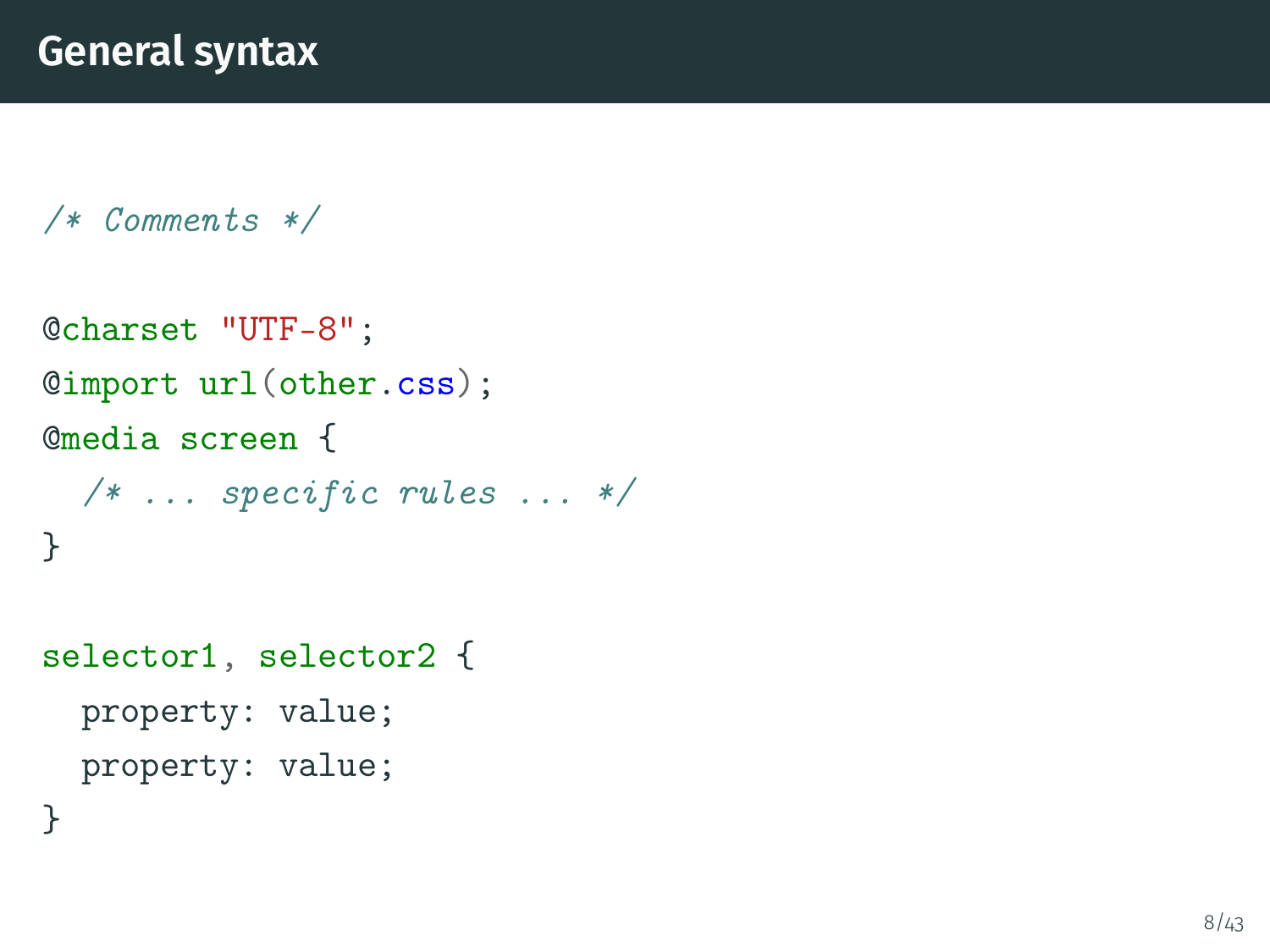- If no selector applies, default style (browser-dependent)
	- CSS reset to align the defaults across browsers
- If multiple selectors apply to an element, complicated conflict **resolution** rules to choose the value of each property
	- Depends on counter-intuitive **specificity** heuristics: #a vs #b c
	- Can use !important to give more weight to a rule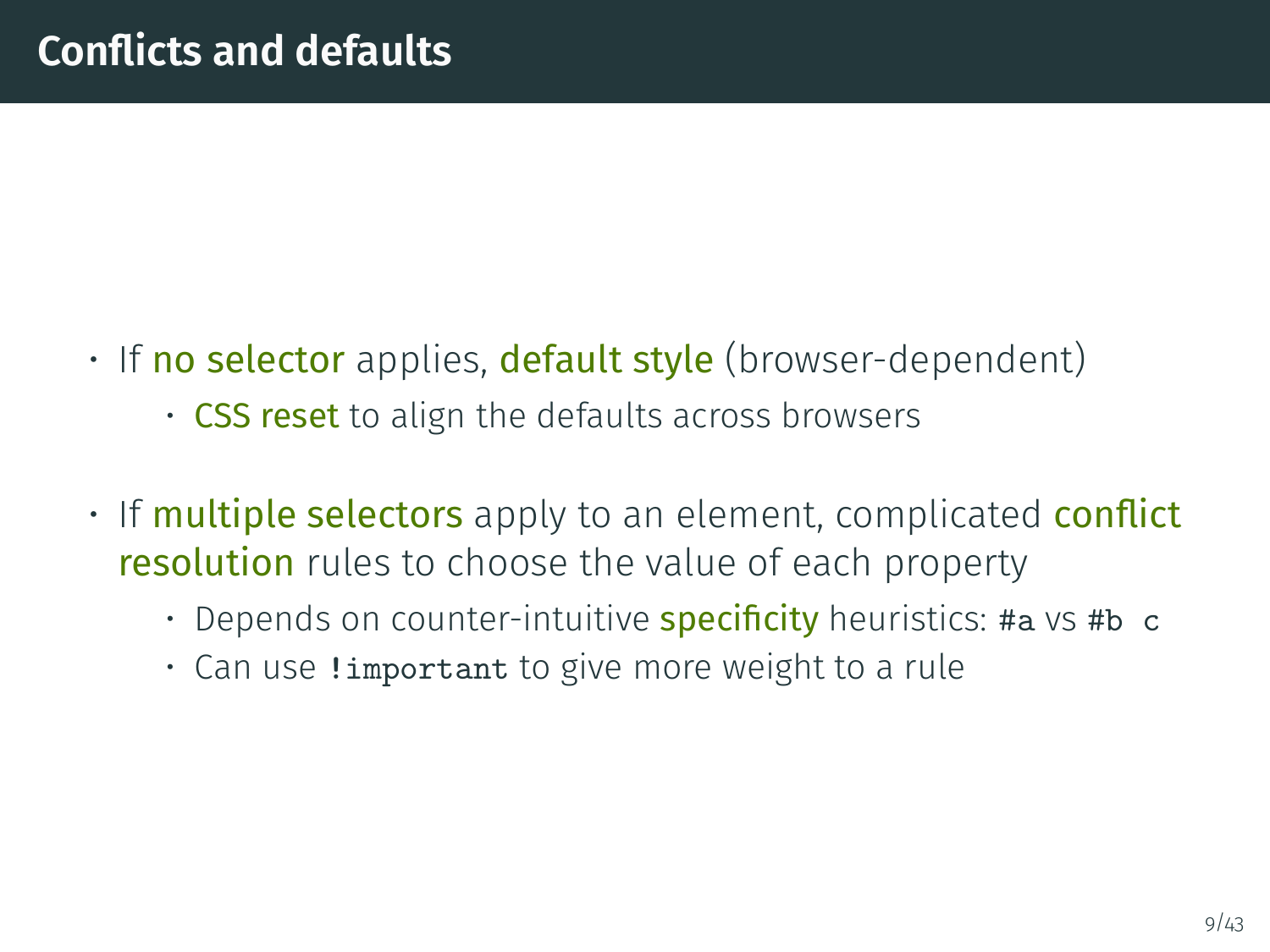- Some style guides describe choices of how to use CSS  $\rightarrow$  e.g., <https://github.com/airbnb/css>
- Various philosophies for large projects: OOCSS, BEM, etc.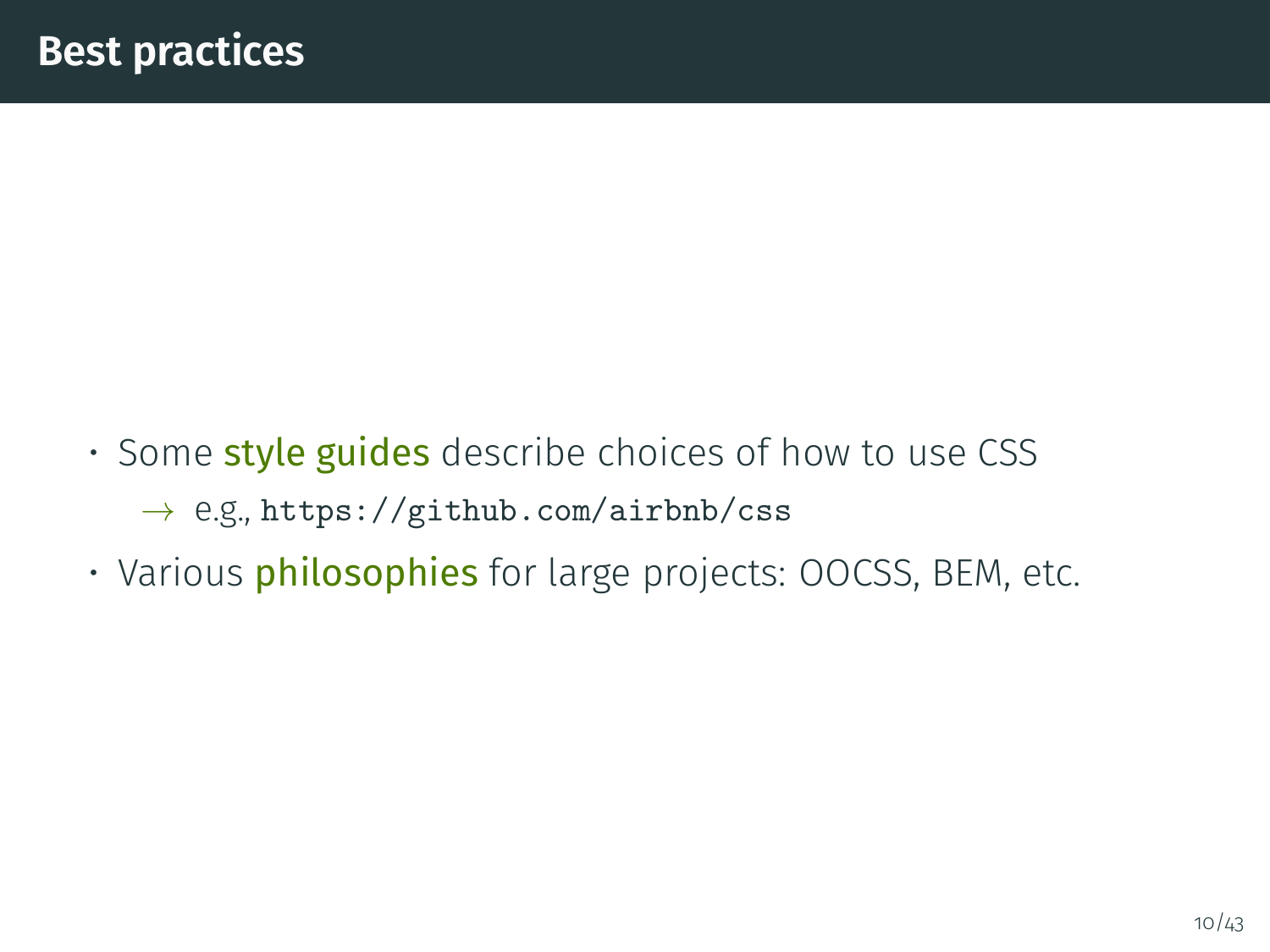<span id="page-10-0"></span>[CSS and HTML](#page-2-0)

# [Selectors](#page-10-0)

[Styling](#page-14-0)

[Layout](#page-20-0)

[Other features](#page-31-0)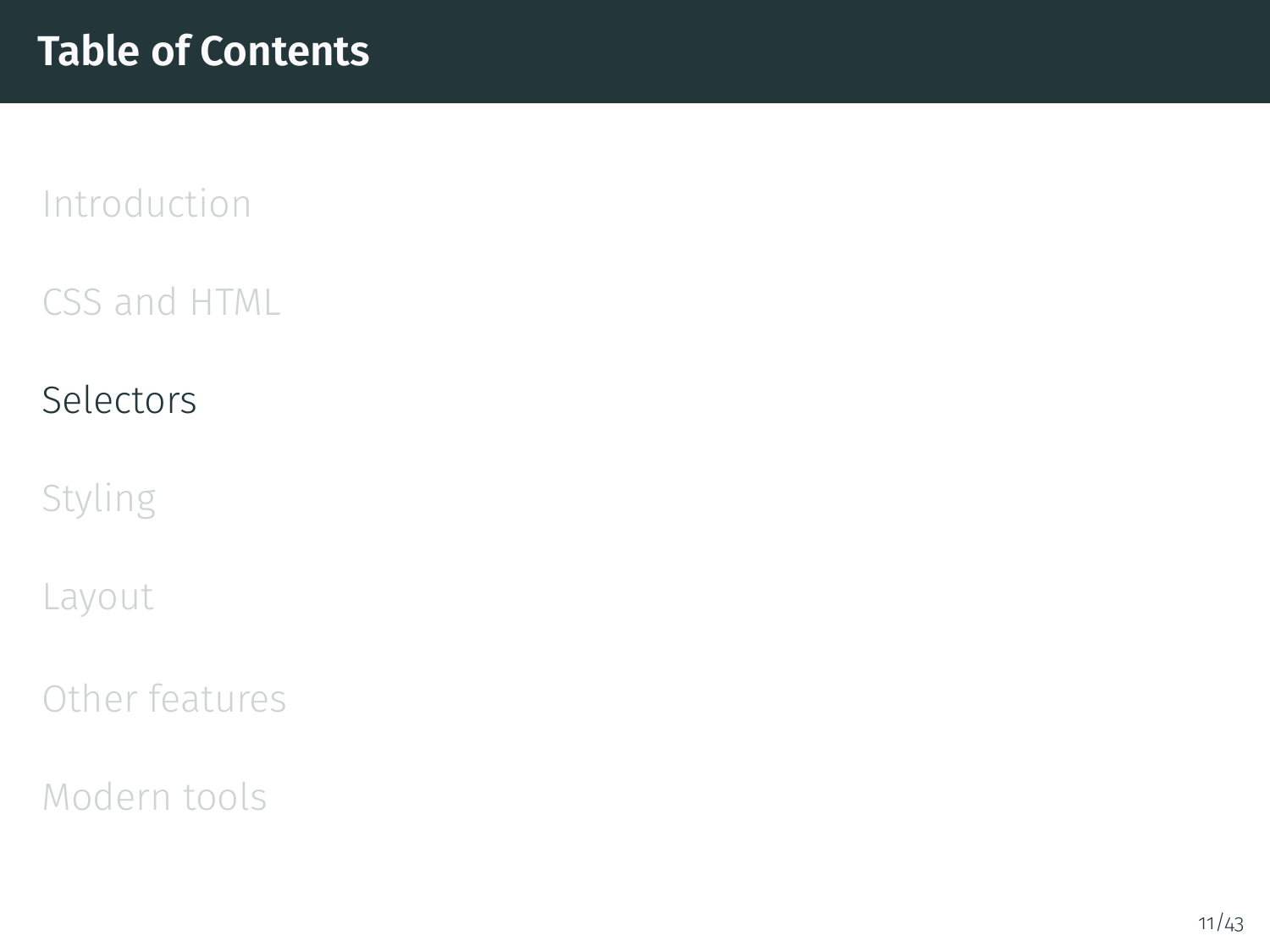```
strong {
  /* Put important stuff in red */color: red;
}
.person {
  /* Underline names */
  text-decoration: underline;
}
p.important {
  /* Put important paragraphs in bold */
  font-weight: bold;
}
```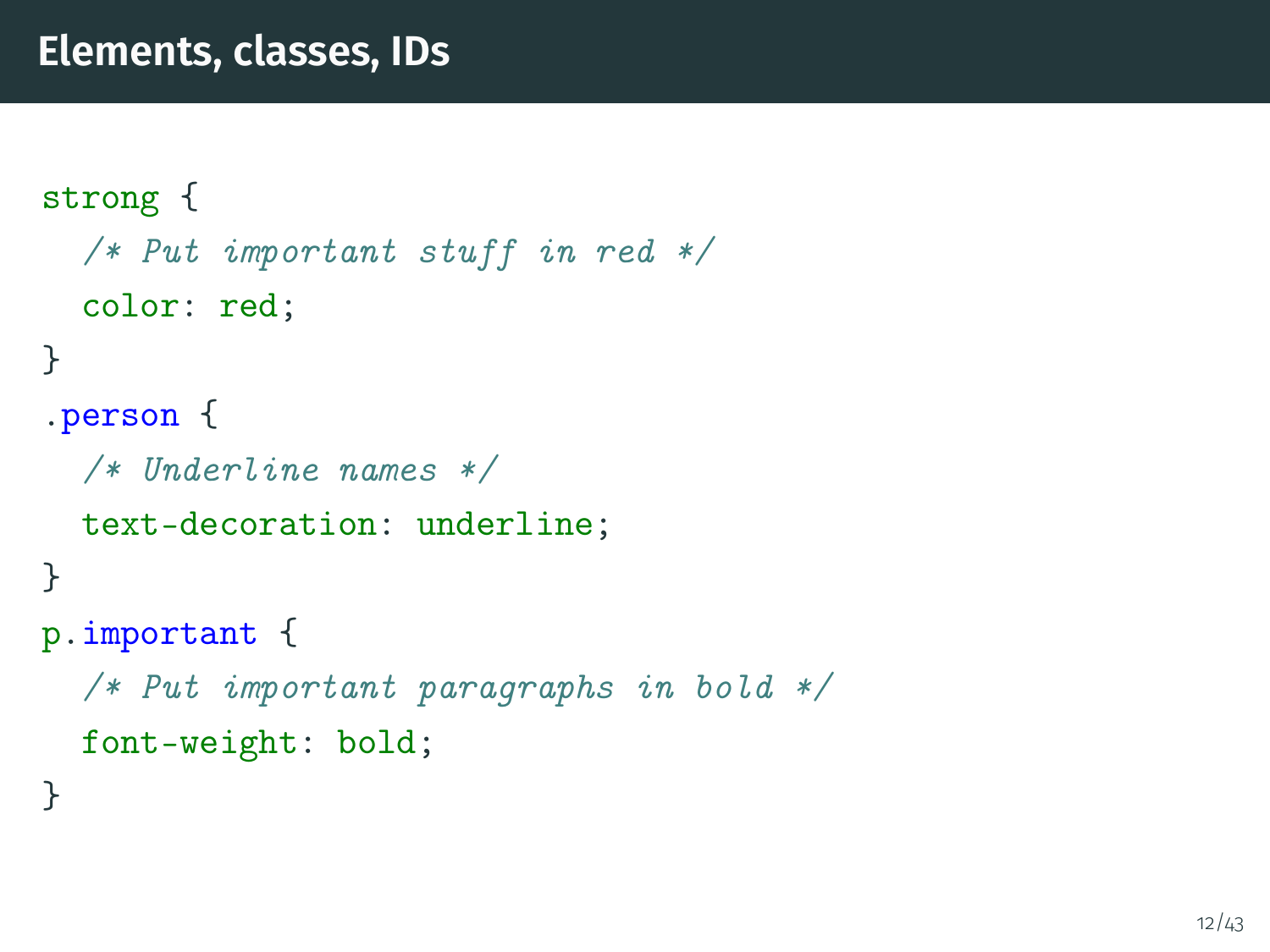# **Combinations**

}

```
#menu li {
  /* All li elements in the element with id="menu" */
}
header > img {
  /* All img which are immediate children of a header */
}
h2 + p f/* The first paragraph after a h2 */
  /* Also: * for successor elements */}
img[src*=".svg"] {
  /* All .svg images */}
ul > li:first-child {
  /* The first li which is an immediate child of a ul */
```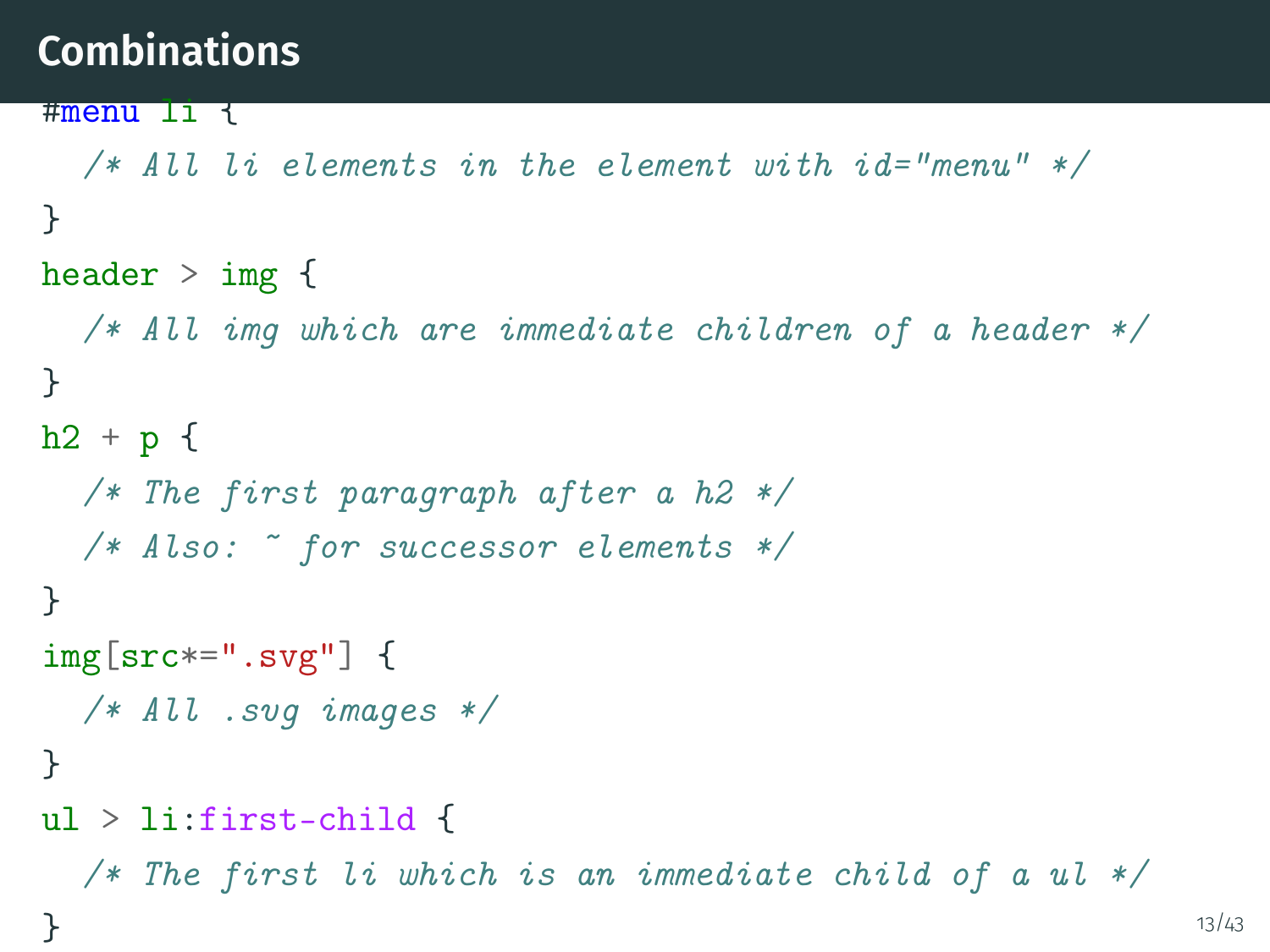h2::first-letter  $\{$  /\* First letter of an h2 title \*/ }

p::before  $\{$  /\* Before a paragraph \*/  $\}$ p::after  $\{\n /* After a paragraph */\n}$ 

a: link  $\{\n\}/\ast$  a elements which are links  $\ast/\dag$ a: visited  $\{$  /\* a links that have been visited \*/  $\}$ a:hover  $\{$  /\* a links which are hovered \*/  $\}$ 

\* { /\* Universal selector \*/ }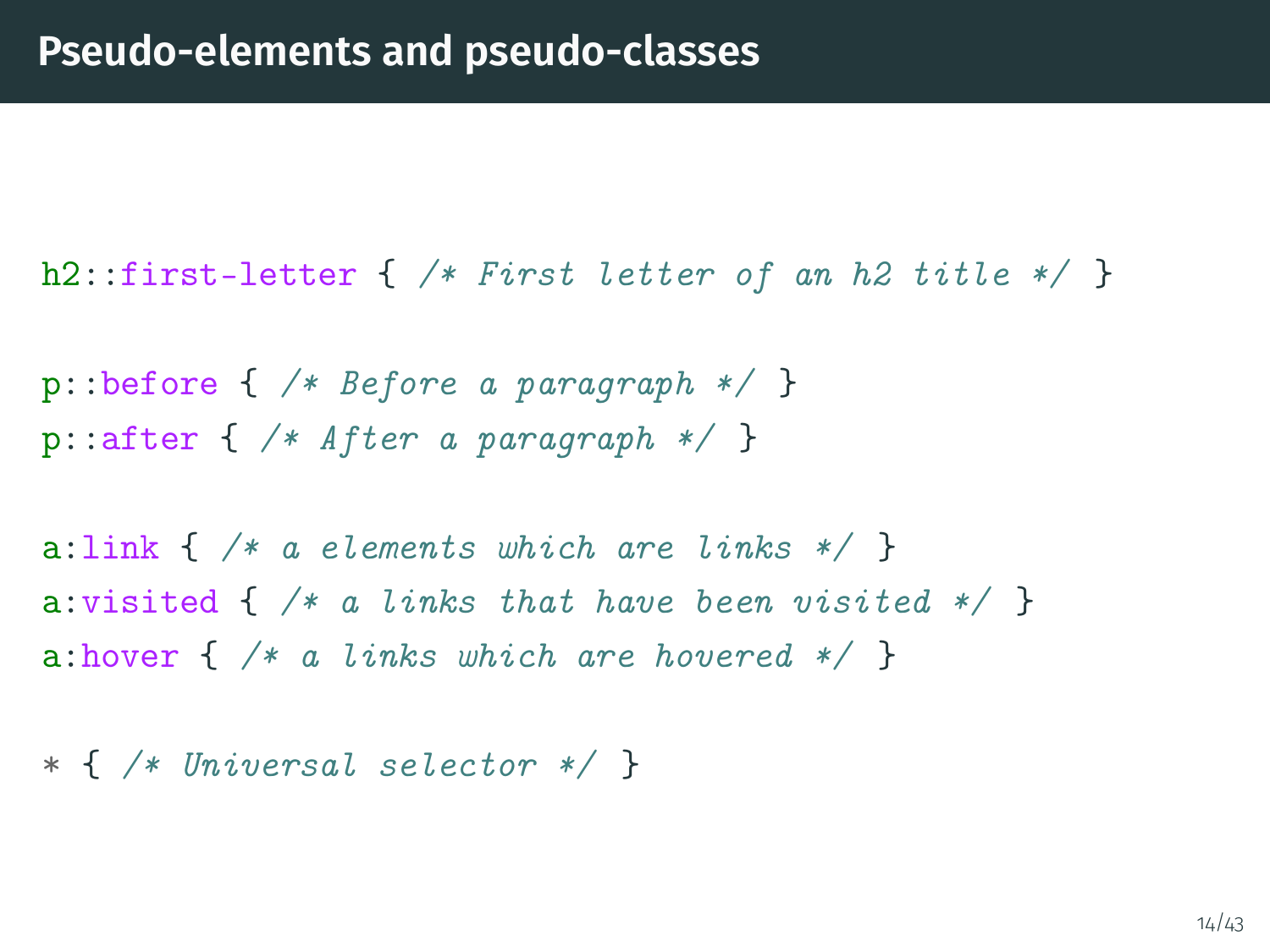<span id="page-14-0"></span>[CSS and HTML](#page-2-0)

[Selectors](#page-10-0)

# [Styling](#page-14-0)

[Layout](#page-20-0)

[Other features](#page-31-0)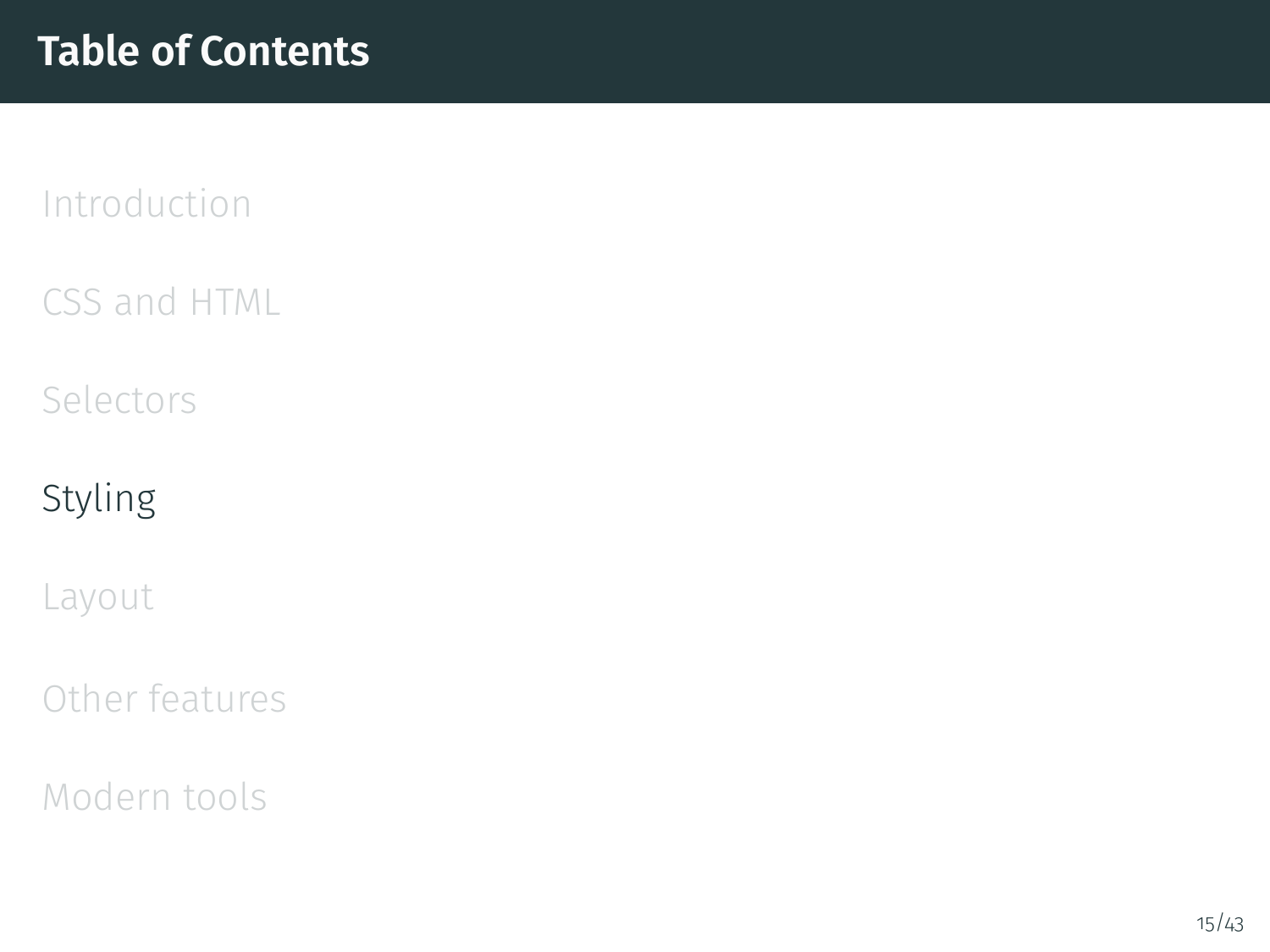% Percentage of the current value em Line height of the current font px Absolute size in pixels  $\rightarrow$  Depends on the **screen resolution**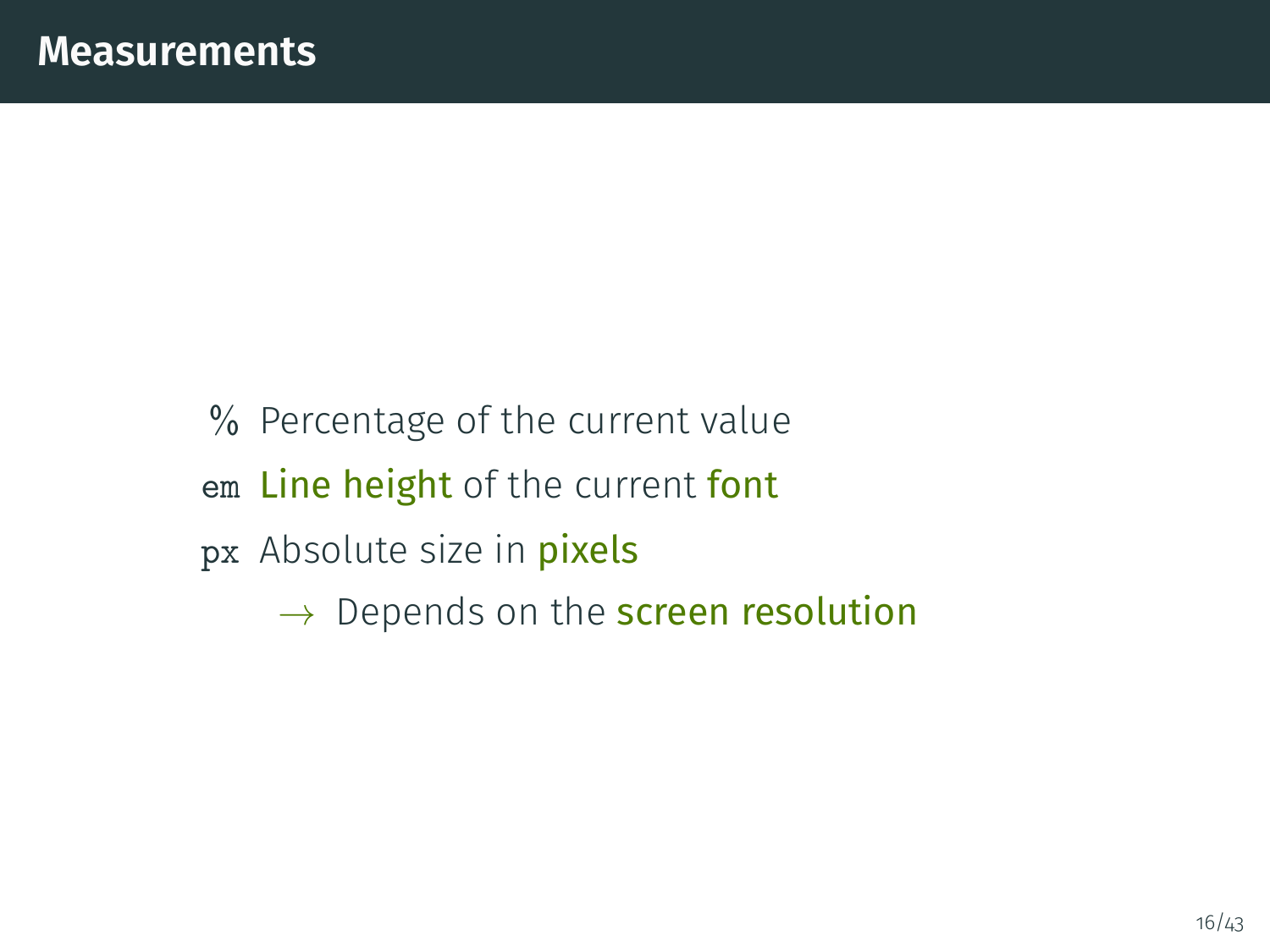```
font-size: 70%;
line-height: 150%;
```

```
font-weight: bold;
font-style: italic;
font-variant: small-caps;
```

```
text-align: justify;
```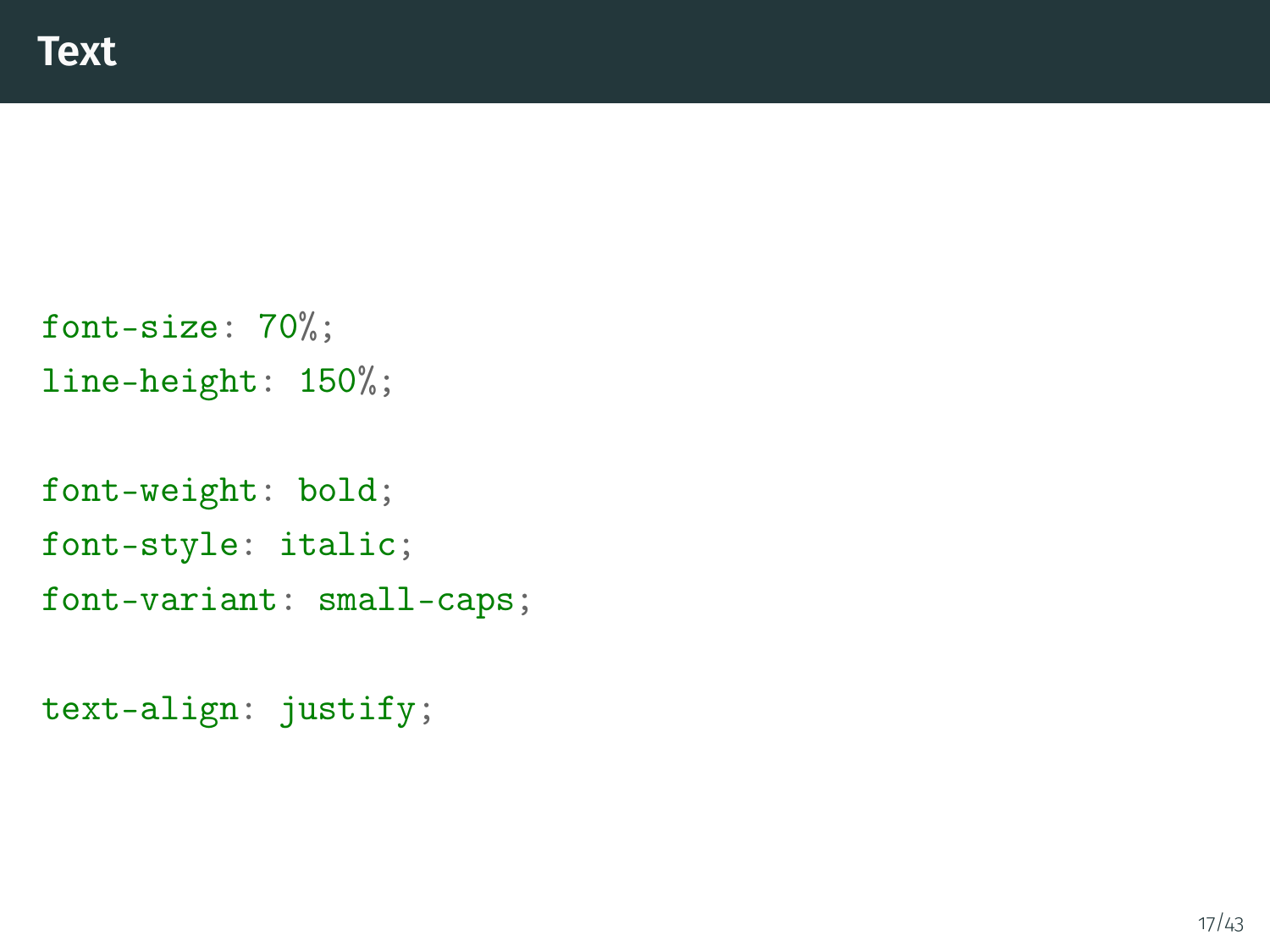• Not all users have the same **fonts** installed

```
\rightarrow give a list with font names and fallback families
   font-family: "DejaVu Sans Mono", monospace;
```
• With CSS3, fonts can be **downloaded** on-demand:

```
@font-face {
  font-family: myFont;
  src: url('myFont.woff');
}
body {
  font-family: myFont;
}
```
• Web Open Font Format, W3C, 2012. (Other formats.)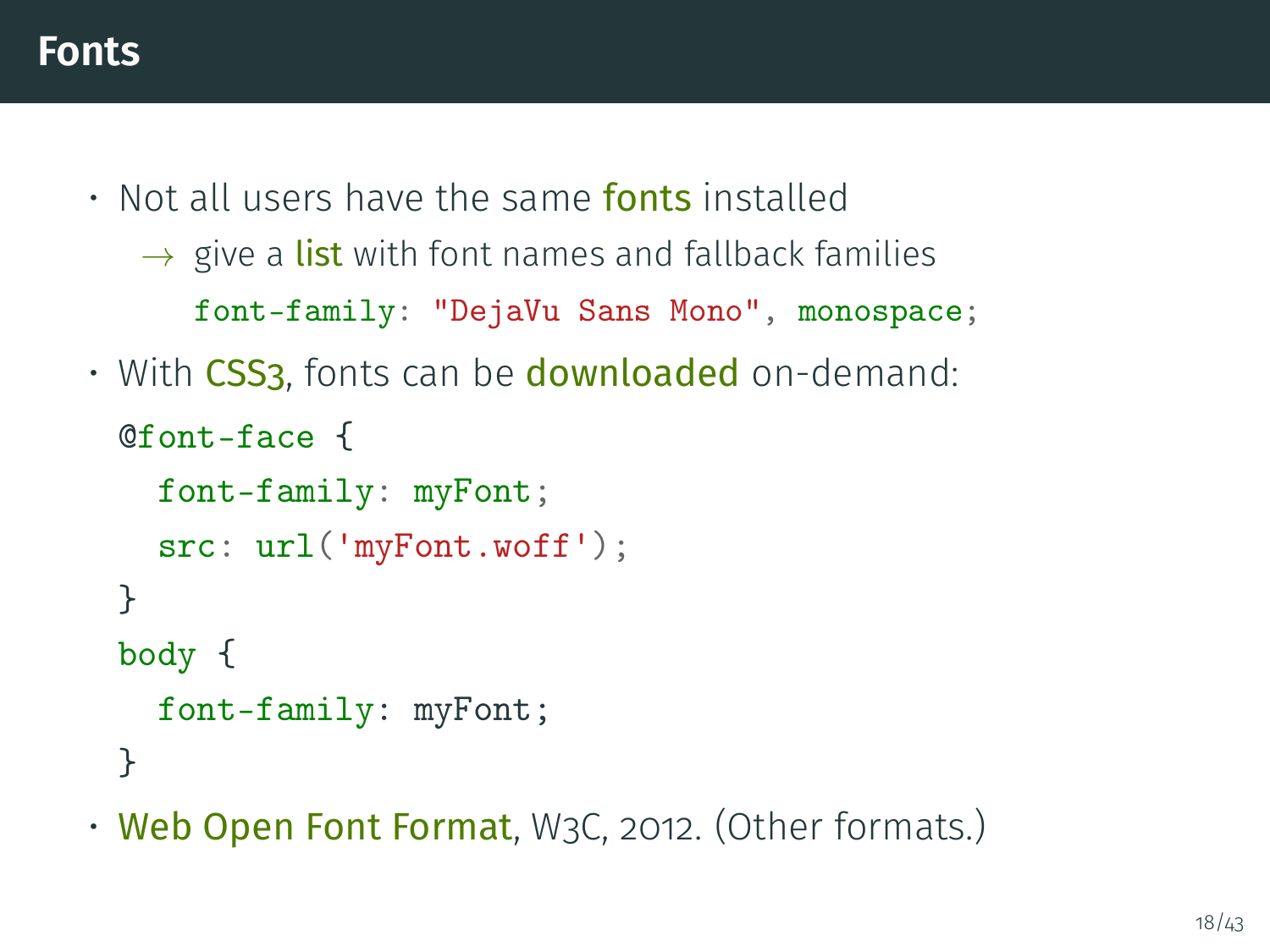|                                                                                                                       | Color Css name | <b>RGB</b>       | Hexa    |
|-----------------------------------------------------------------------------------------------------------------------|----------------|------------------|---------|
|                                                                                                                       | black          | rgb(0, 0, 0)     | #000000 |
| <b>Contract Contract Contract Contract Contract Contract Contract Contract Contract Contract Contract Contract Co</b> | blue           | rgb(0, 0, 255)   | #0000FF |
|                                                                                                                       | red            | rgb(255, 0, 0)   | #FF0000 |
|                                                                                                                       | teal           | rgb(0, 128, 128) | #008080 |
|                                                                                                                       |                | rgb(32, 64, 96)  | #204060 |

Other possible fills:

```
Images url("image.jpg")
Gradients linear-gradient(to right,
         red,orange,yellow,green,blue,indigo,violet);
```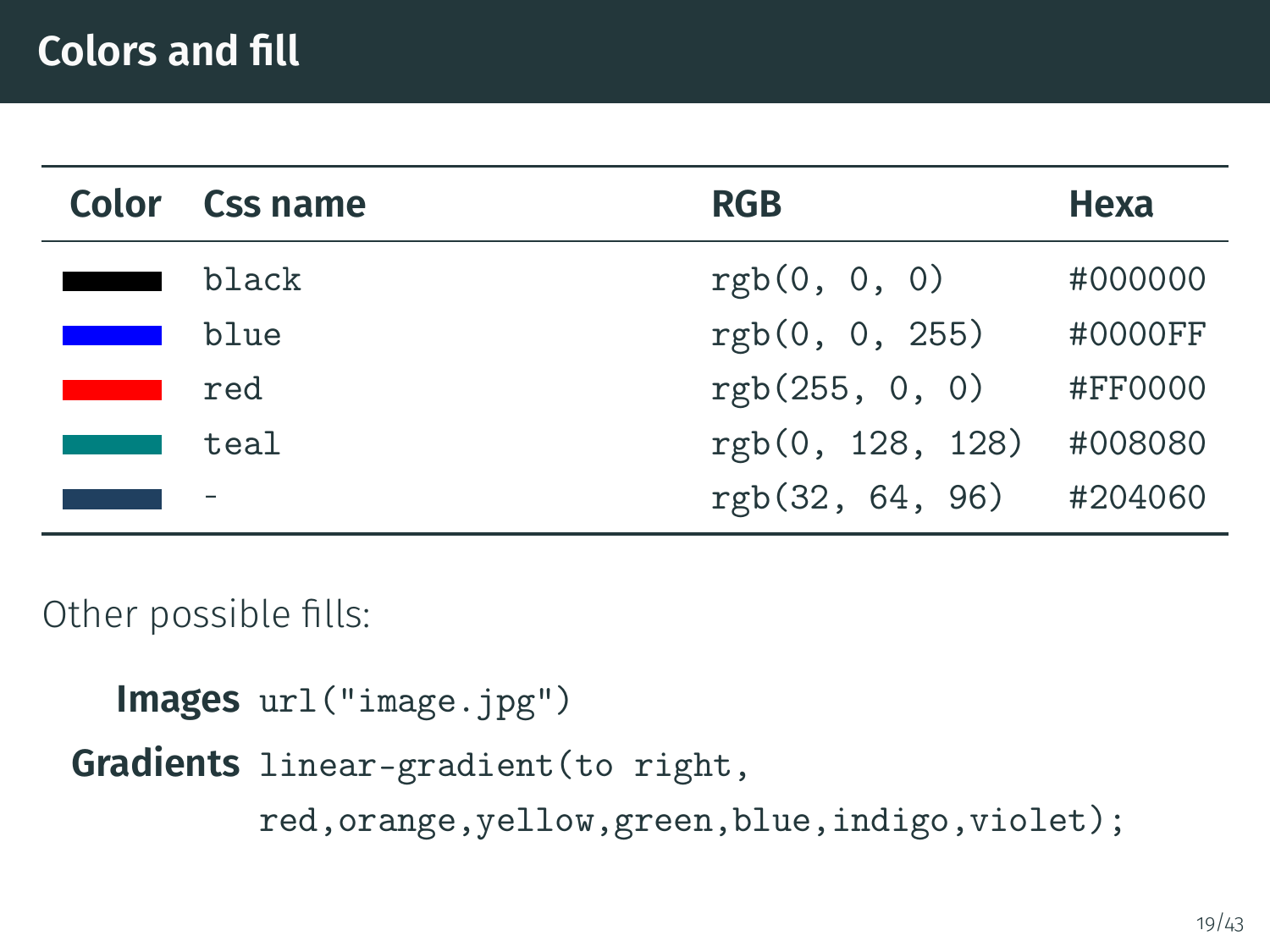With CSS3 we can transition between attribute values:

```
div {
  background: green;
  /* background changes should be a transition over 2 seconds
  -webkit-transition: background 2s;
  transition: background 2s;
}
div:hover {
  /* Change the background when hovered */
  background: red;
}
```
 $\rightarrow$  animate.css: library of animations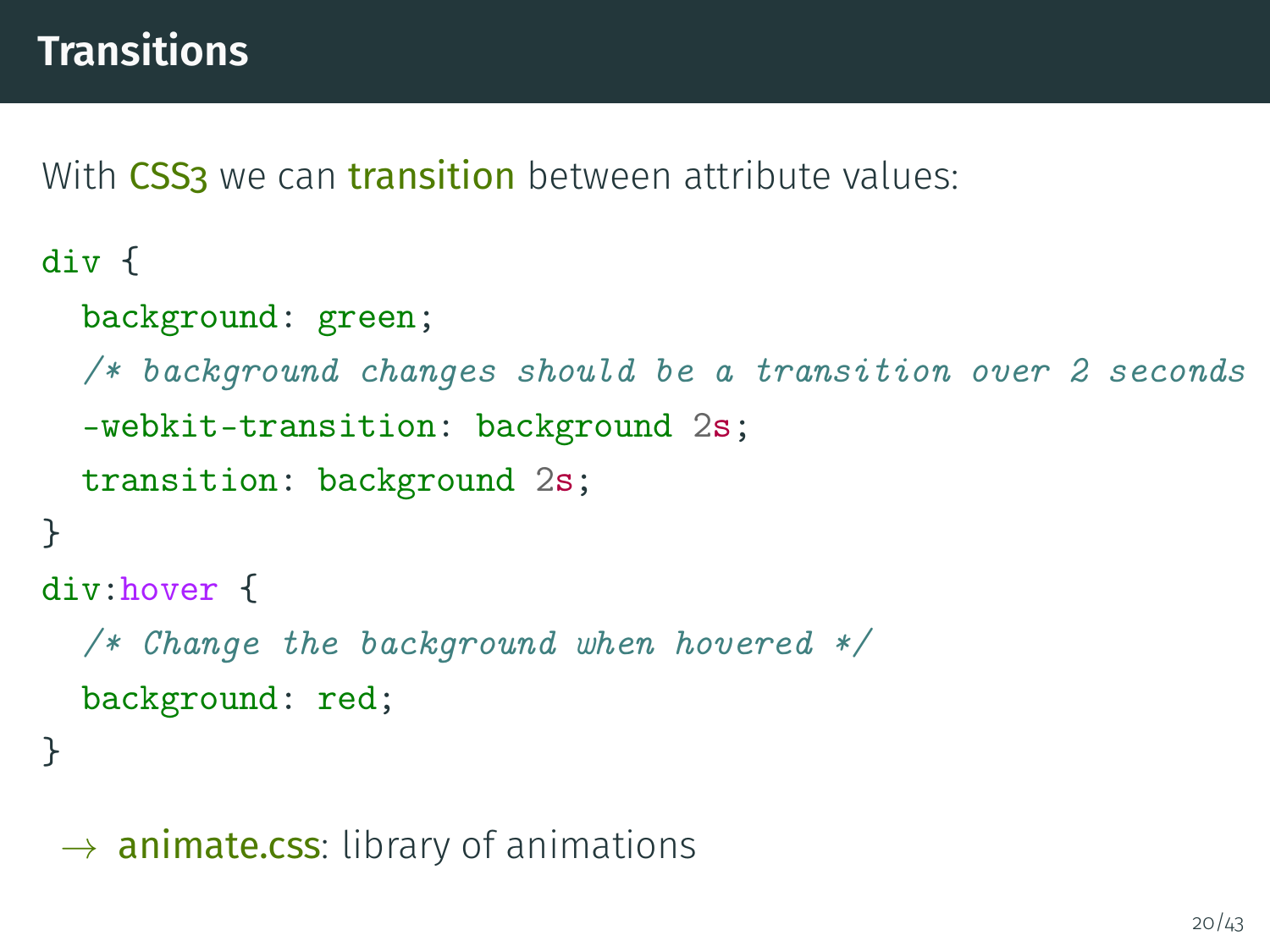<span id="page-20-0"></span>[CSS and HTML](#page-2-0)

[Selectors](#page-10-0)

[Styling](#page-14-0)

#### [Layout](#page-20-0)

[Other features](#page-31-0)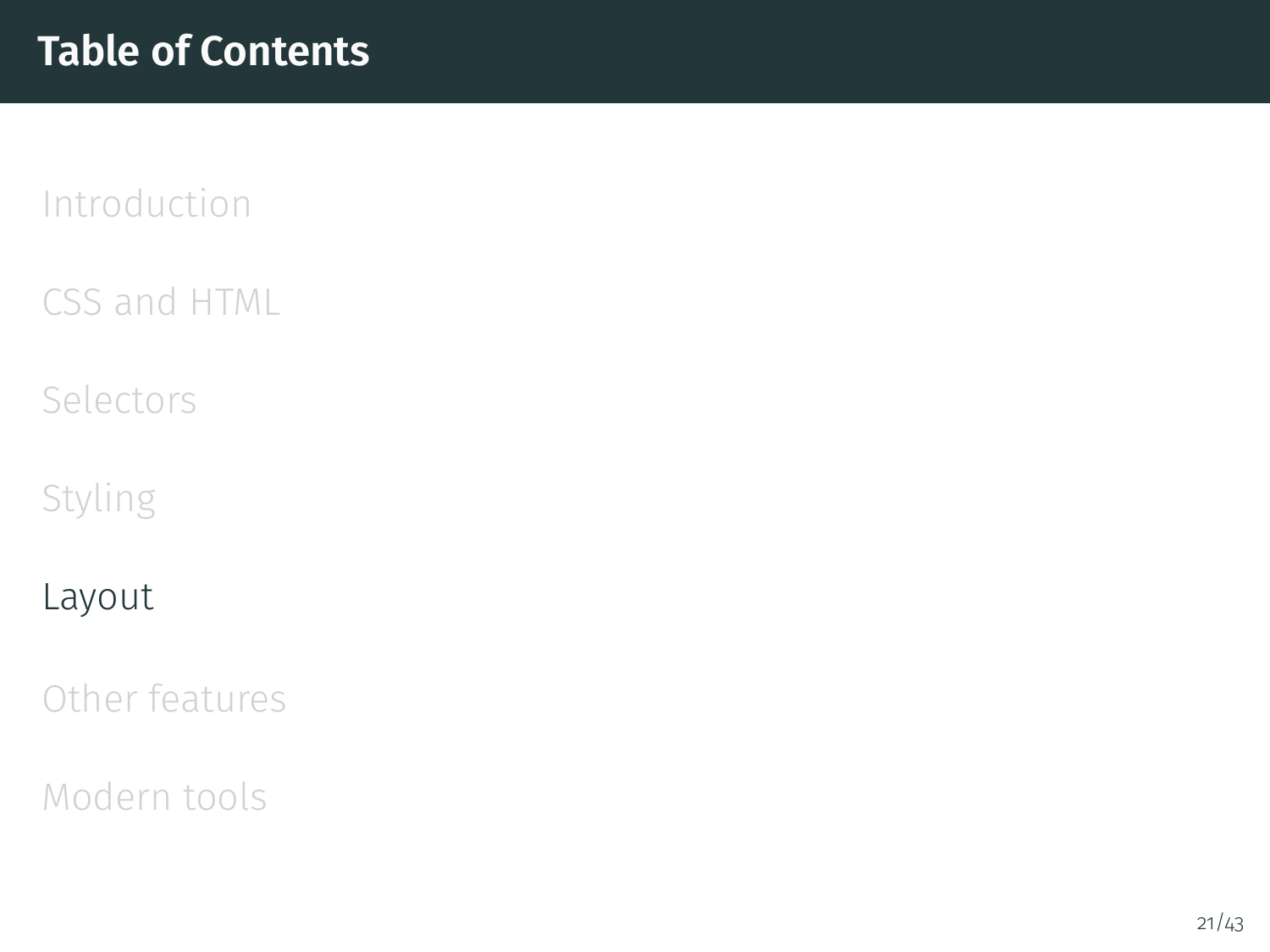- $\cdot$  Two element types in CSS:
	- Blocks : <div>, <p>, <h1>, <ul>...
	- $\cdot$  Inline : <span>, <a>, <img>, <em>...
- $\cdot$  The **display mode** in CSS can be changed with display: none Invisible element
	- $\rightarrow$  Still available to robots
	- $\rightarrow$  Compare to visibility: hidden
	- block Displayed as block
	- inline Display as inline
	- inline-block Displayed as inline, behaves as block (inline block in CSS3)
		- contents Only display the children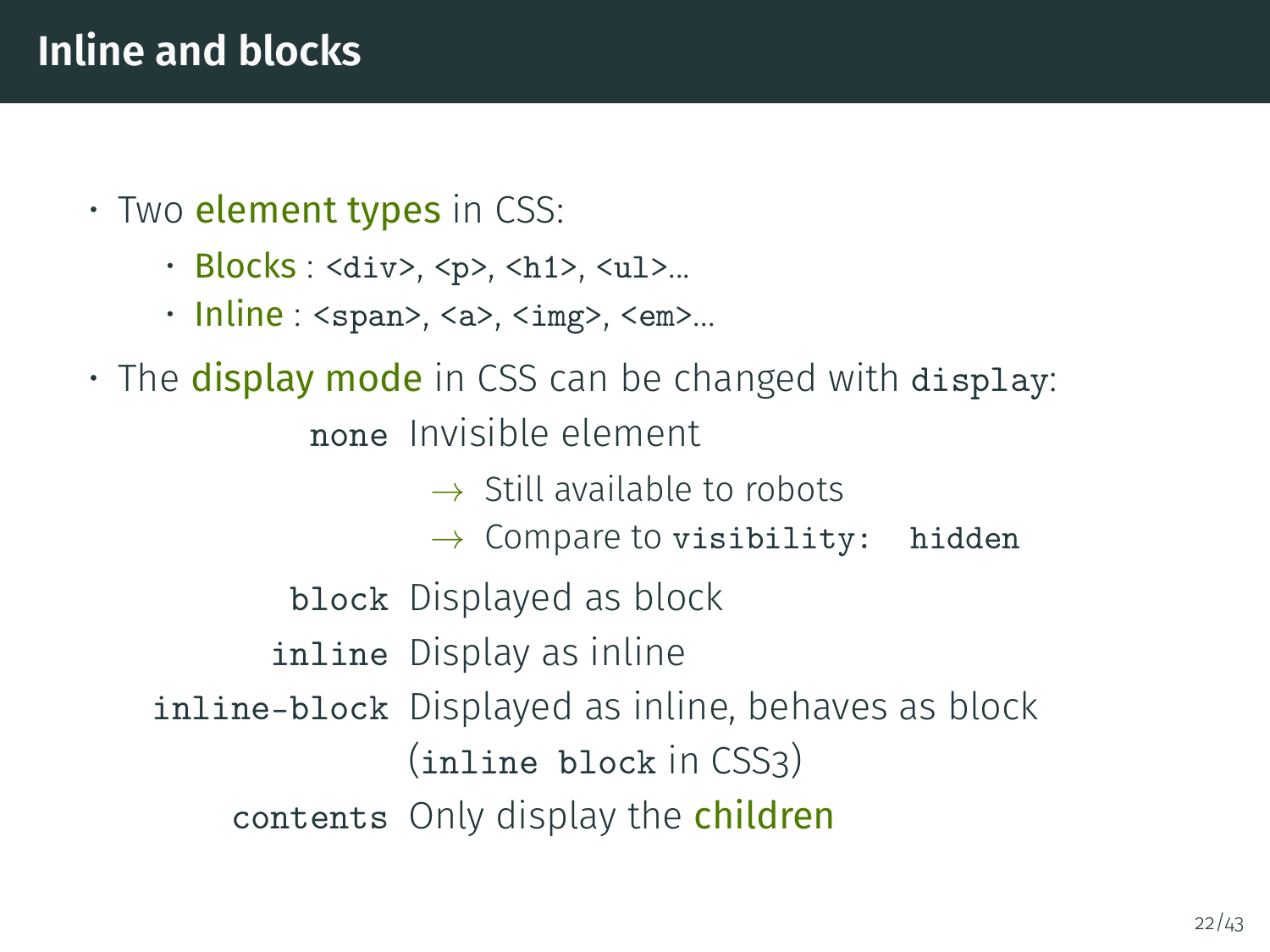/\* red border of 1 pixel \*/ border: 1px solid red;

/\* 3d outset border of 2 pixels \*/ border: 2px outset black;

/\* round corners by 10 pixels \*/ border-radius: 10px;

/\* Add some shading \*/ box-shadow: 5px 5px 1px black; /\* Required for compatibility \*/ -webkit-box-shadow: 5px 5px 1px black;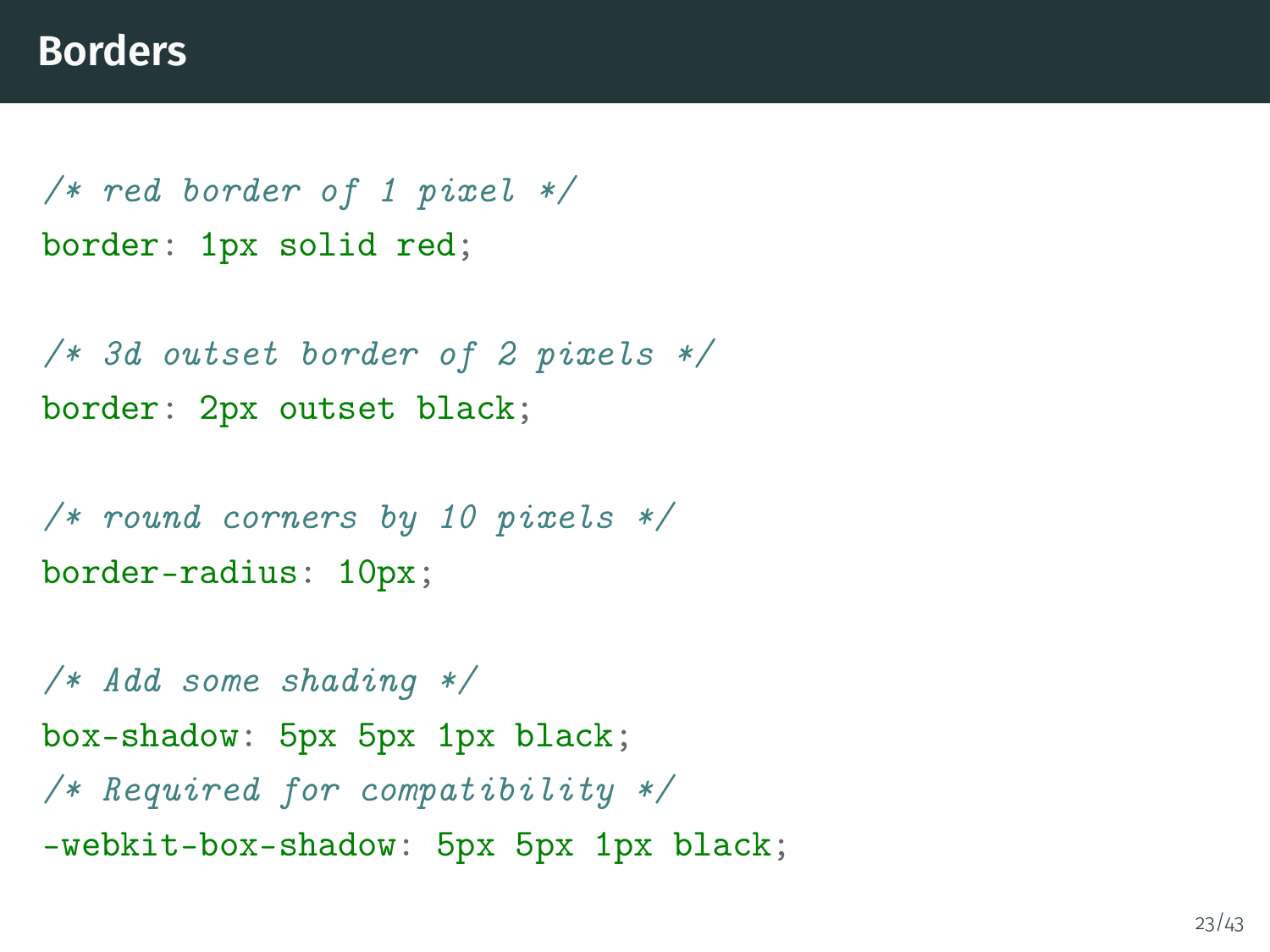- height and width
- By default, auto: elements are as wide as **possible** and as high as necessary
- min-width and max-width to specify limits
	- $\rightarrow$  e.g., ensure that text is not too wide (legibility)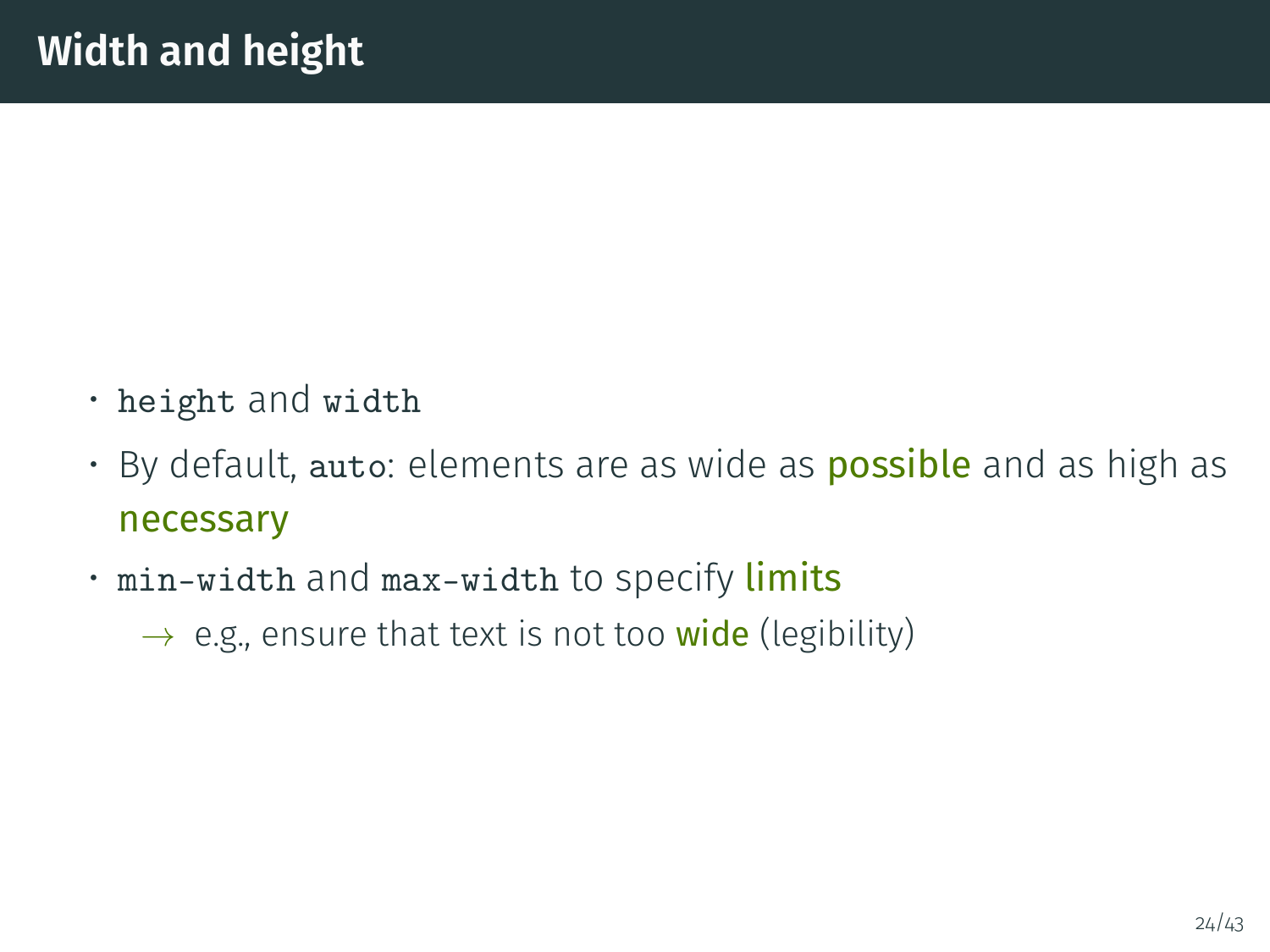- $\cdot$  If the size is limited, the content may overflow
- overflow property:

visible The overflowing content is **visible** (outside of the element) hidden The overflowing content is hidden auto Scrollbars are added if necessary

• word-wrap: break-word to ensure that long words can be cut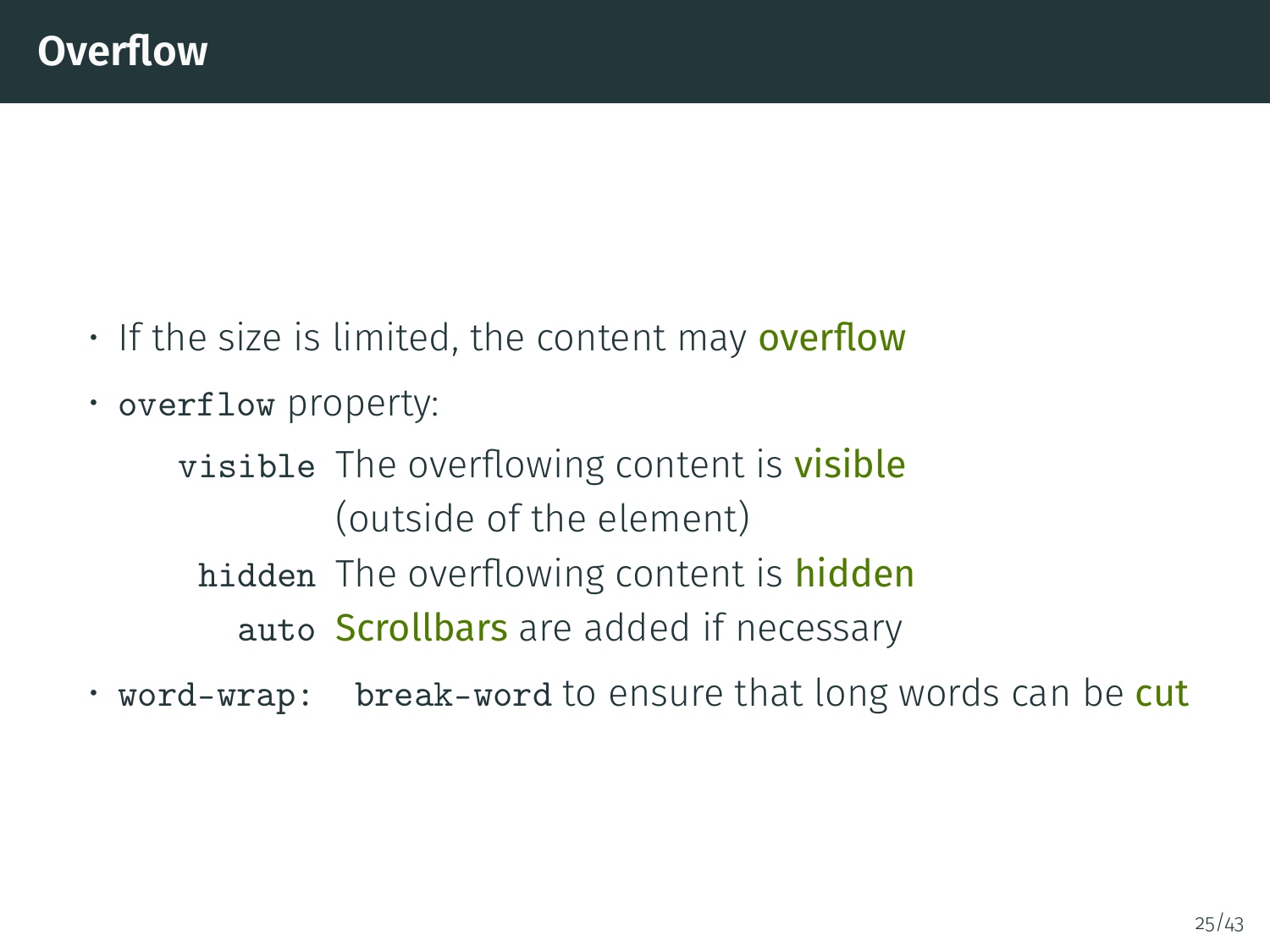# **Margins and spacing**

• Properties margin and padding



- box-sizing: border-box makes width and height include borders and padding
- Special case: margin: auto to center an element  $\rightarrow$  Only works if width was set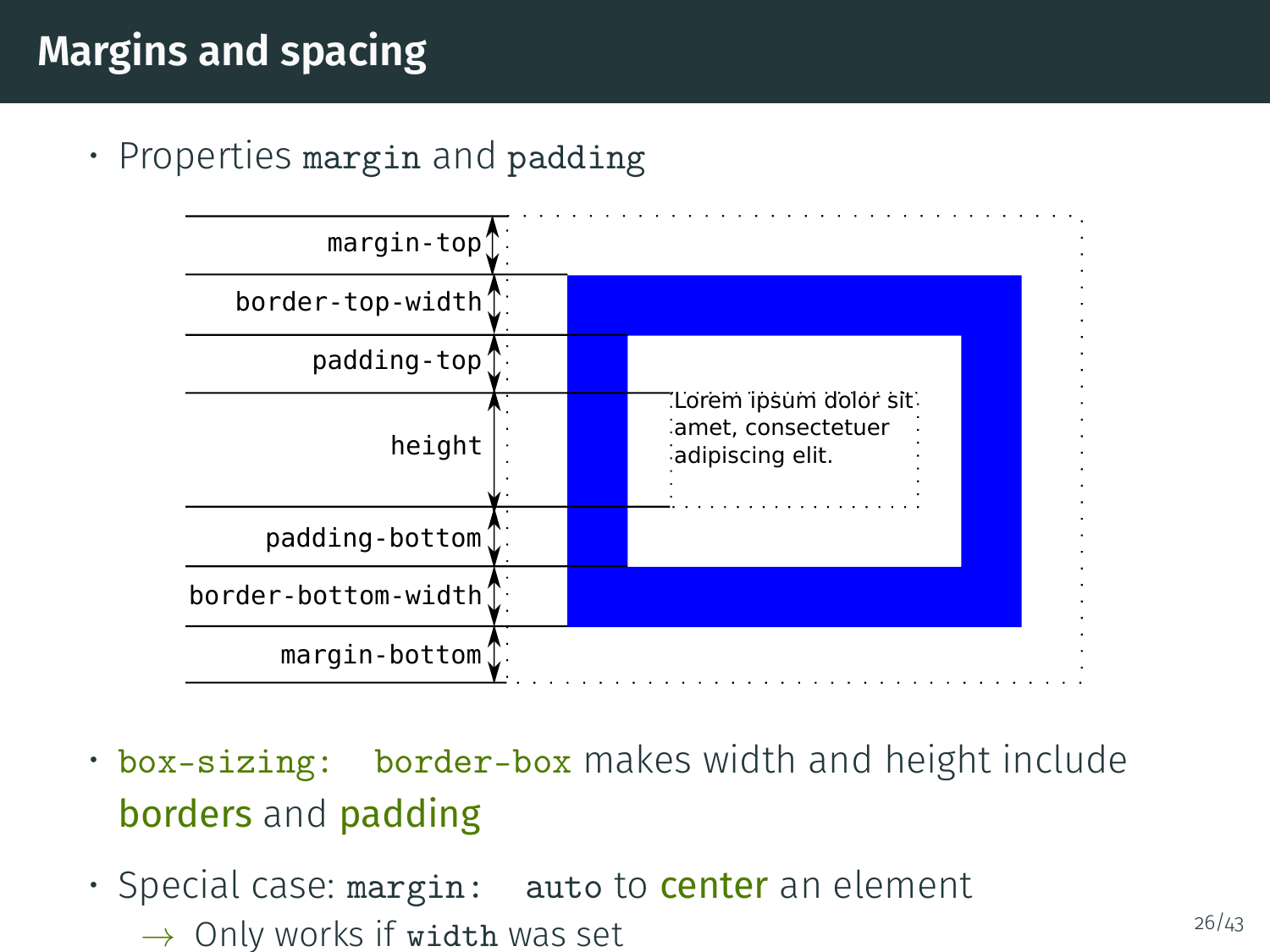• position property to position the element...

- static  $\ldots$  in the flow (default)
- relative ... **relatively** to its default position (offset)
- absolute ... relative to the **origin** of the closest non-static parent (by default, <html>)

fixed ... relative to the window

- For non-static, use the top bottom left right properties
- z-index describes the **vertical order** in case of overlap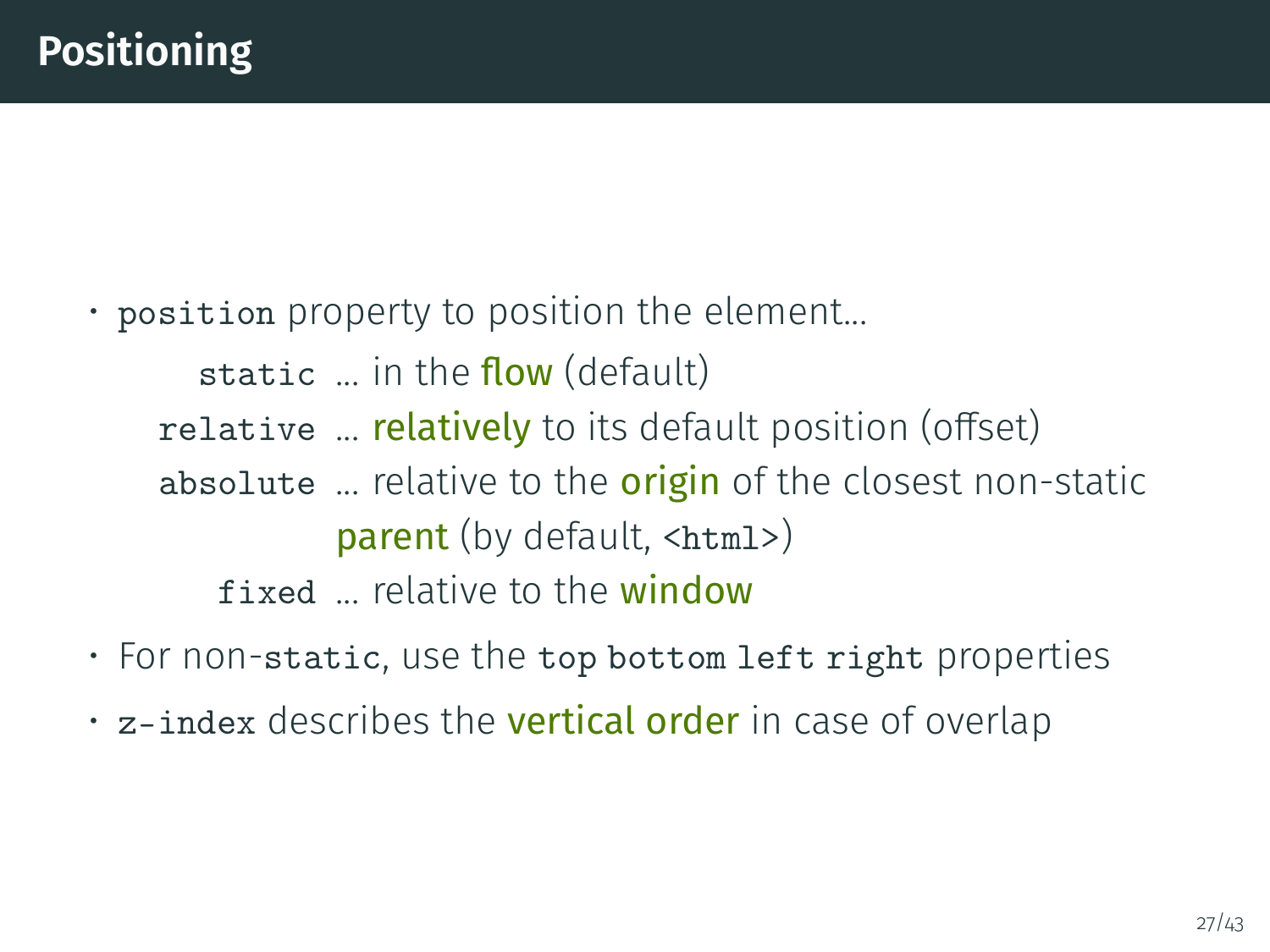$\cdot$  float to position elements outside the flow div#menu { float: right; /\* also: left \*/ }  $\cdot$  clear to **clear** all floating elements footer { clear: both; /\* also: left, right \*/

}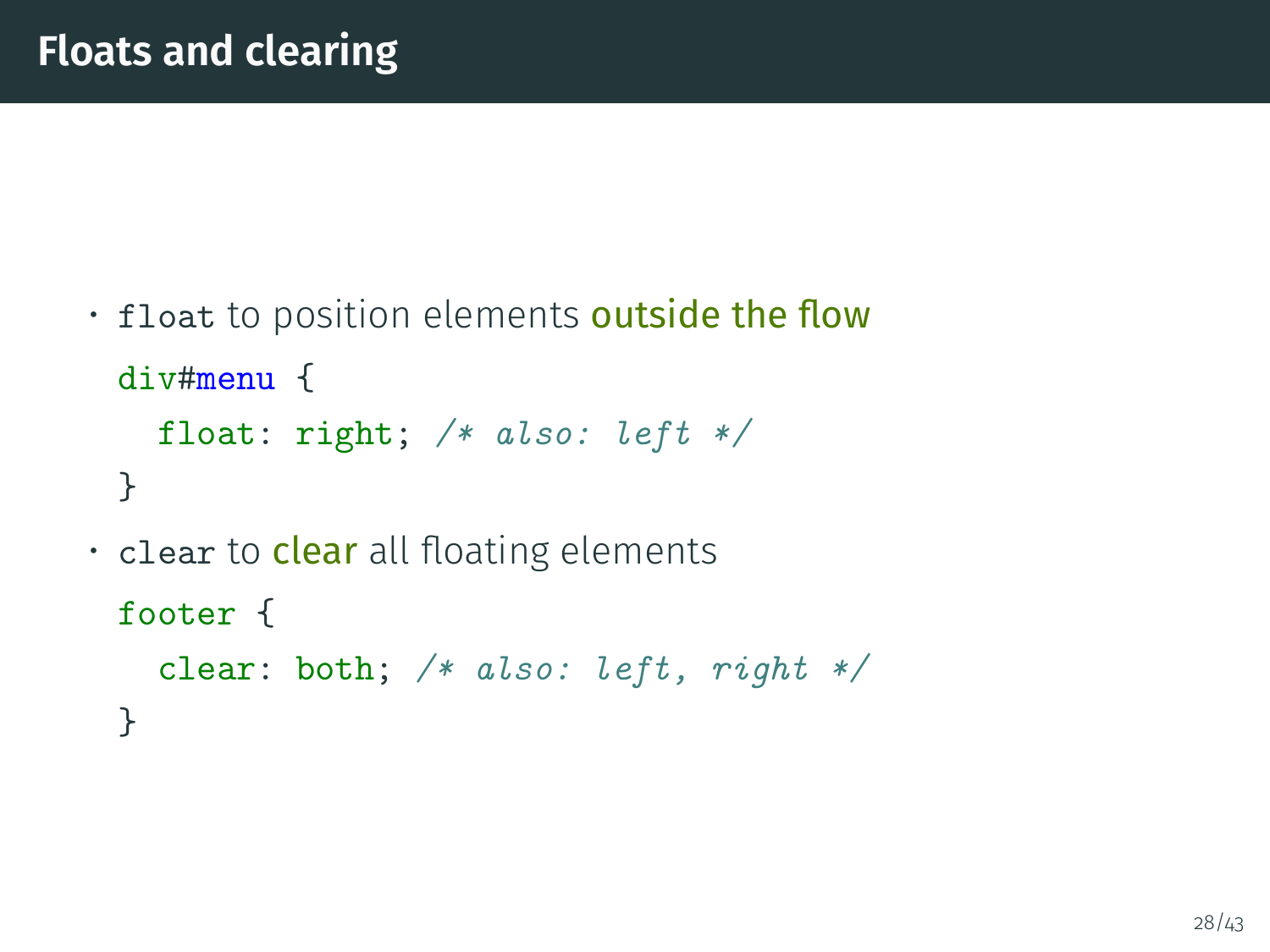

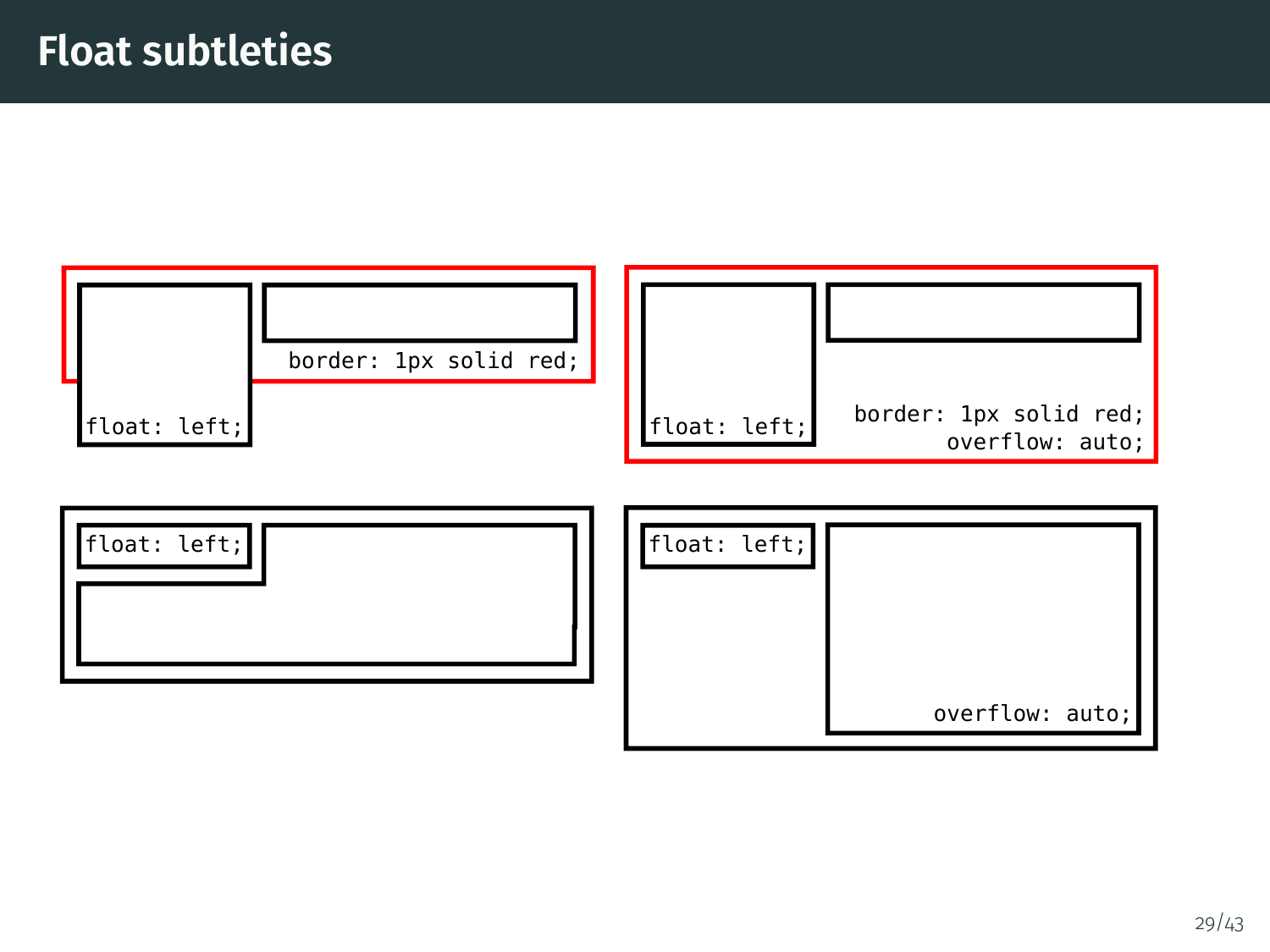### **Columns**

• CSS3 supports **columns** for text:

```
p {
  /* Minimal width and maximal number of columns */
  columns: 300px 3;
  /* Separation between columns */
  column-gap: 20px;
  /* Rule between columns */
  column-rule: 1px solid black;
}
```
 $\rightarrow$  Vendor-specific prefixes:

- -webkit- for Safari and Chrome
	- -moz- for Firefox

 $\rightarrow$  Tools to **automatically** put the required prefixes: **autoprefixer**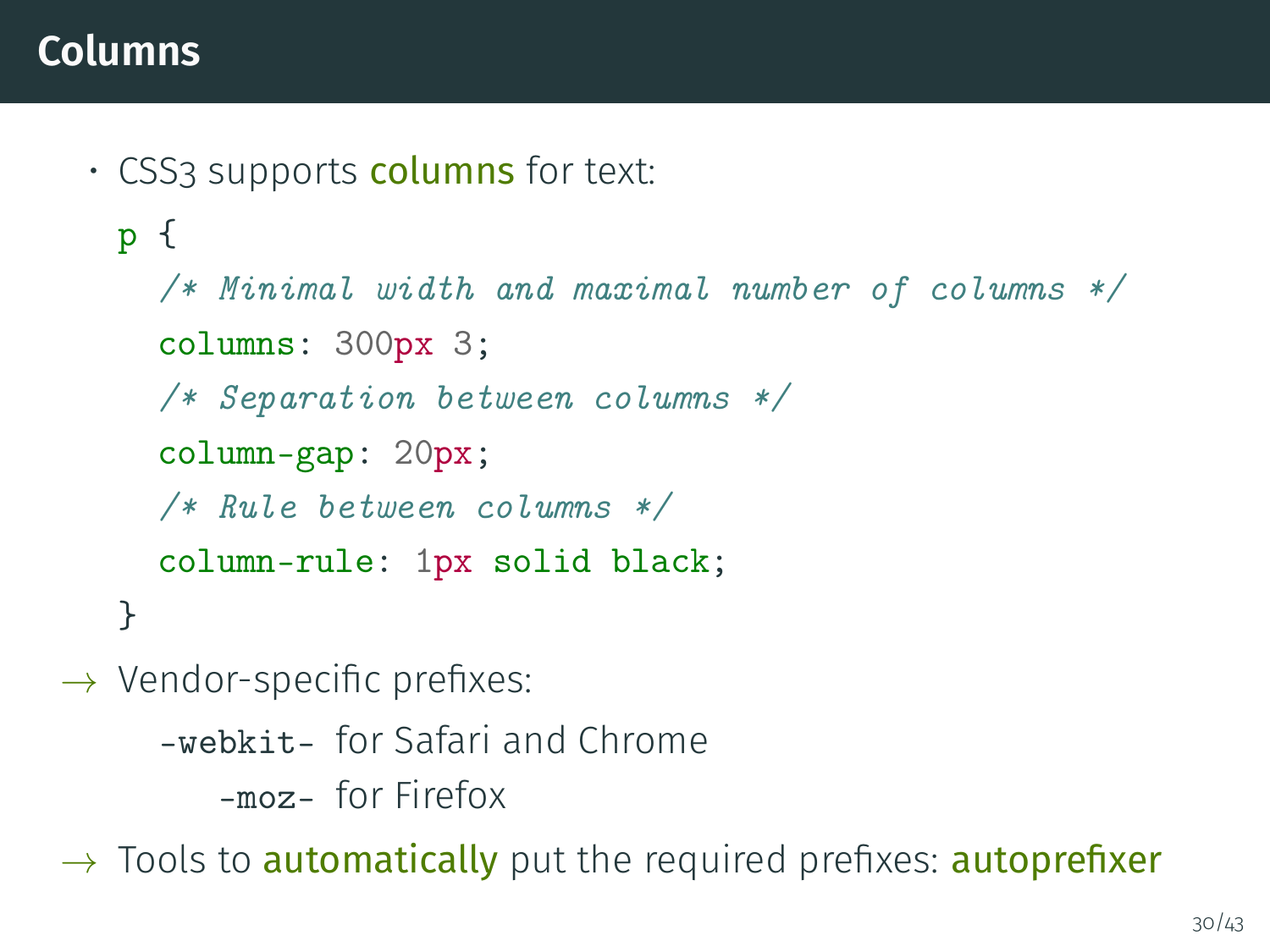- CSS3 makes it possible to position elements in two dimensions using CSS Grid
	- Use display: grid on the element which will serve as a grid
	- Use grid-template-columns and grid-template-rows to describe the grid
	- Use grid-column: span 4 to describe how many columns an element should fill
	- $\rightarrow$  Very similar to table-based design!
- $\cdot$  Also possible to position elements in **one dimension** using display: flex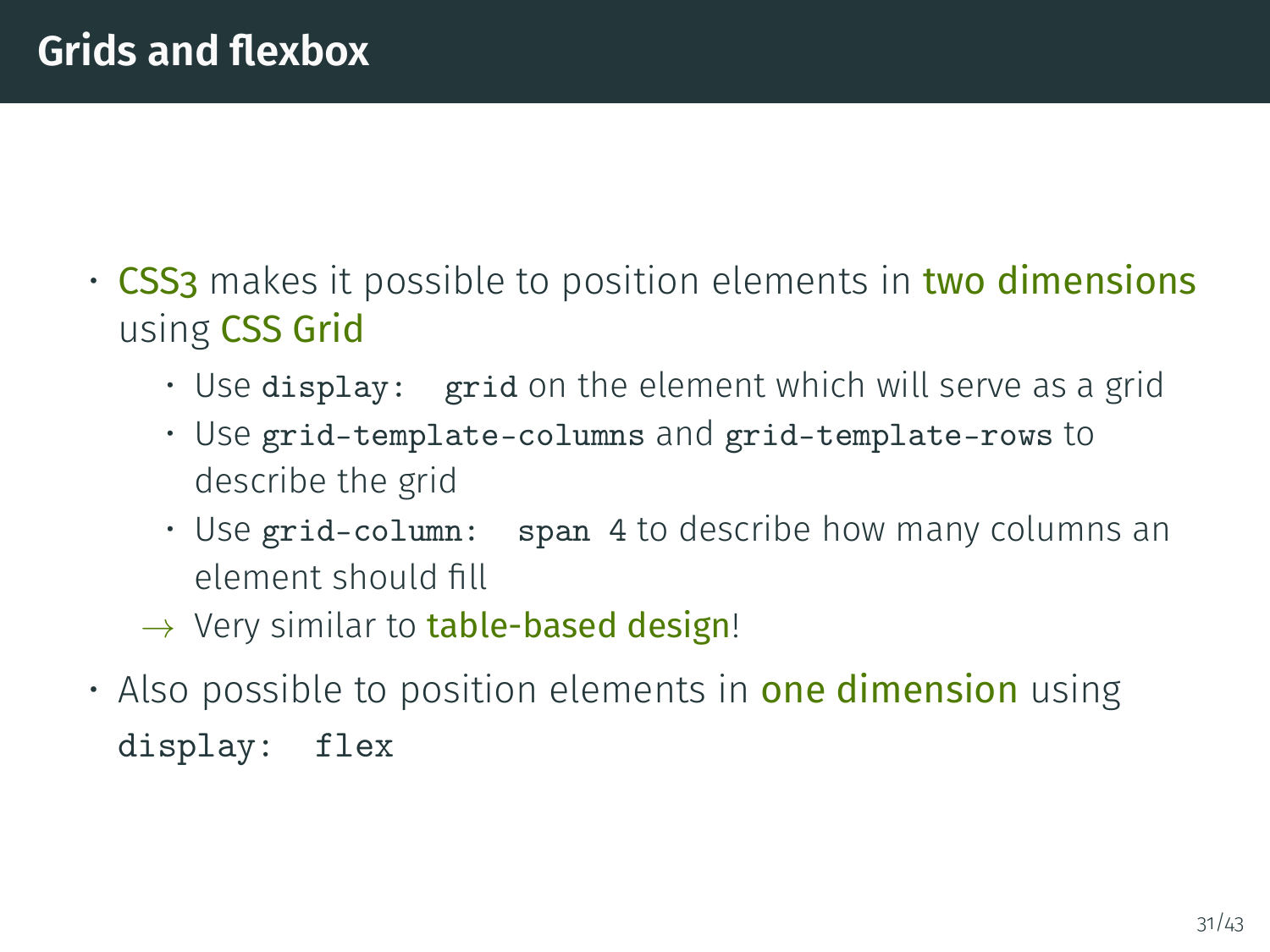<span id="page-31-0"></span>[CSS and HTML](#page-2-0)

[Selectors](#page-10-0)

[Styling](#page-14-0)

[Layout](#page-20-0)

[Other features](#page-31-0)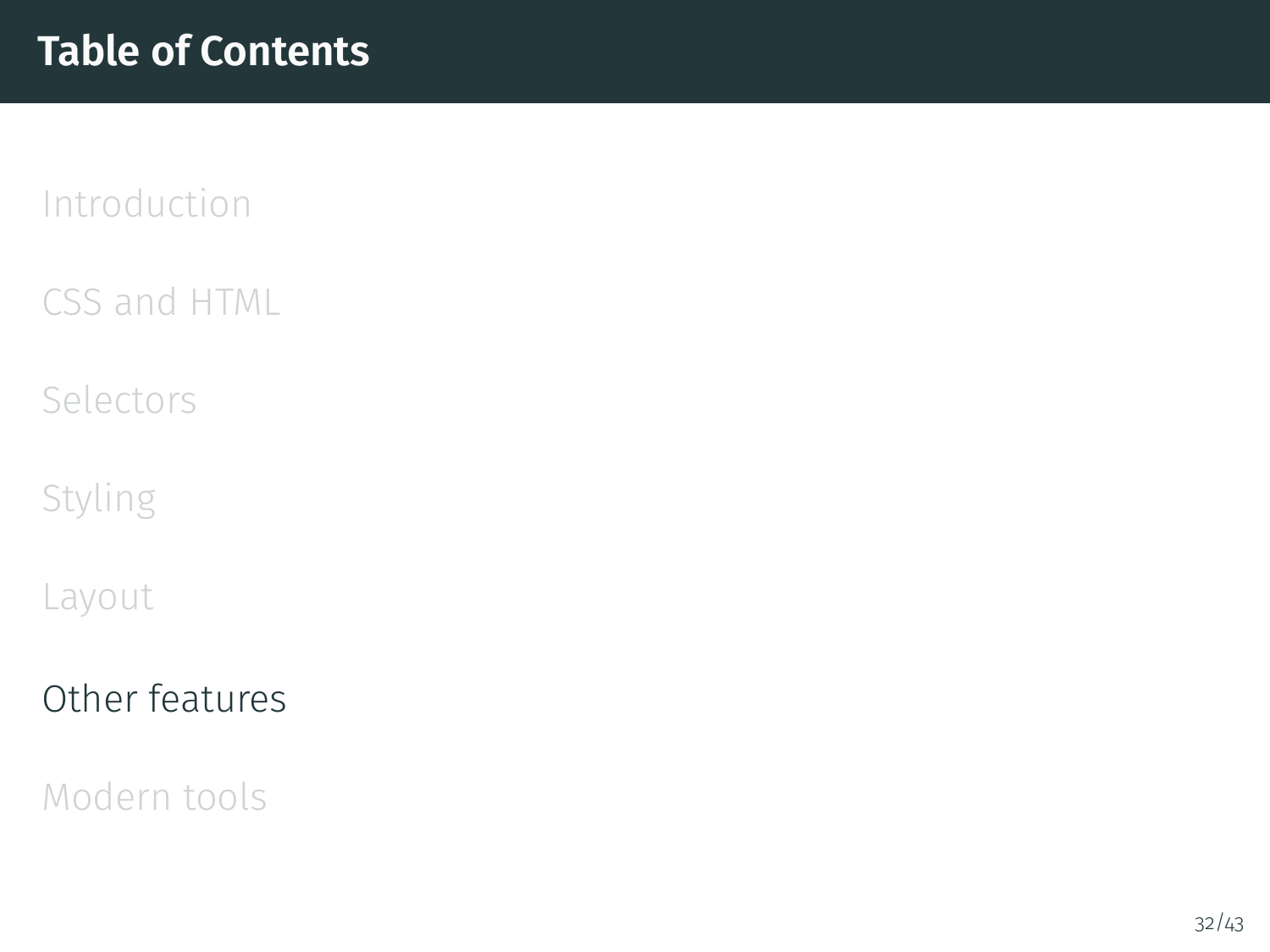```
\cdot Insert text before or after an element
 p.reminder::before {
    content: "Do not forget:";
 }
```
- Subtle: is this text presentation or content?
- Can be used to insert an attribute value: content: attr(src url)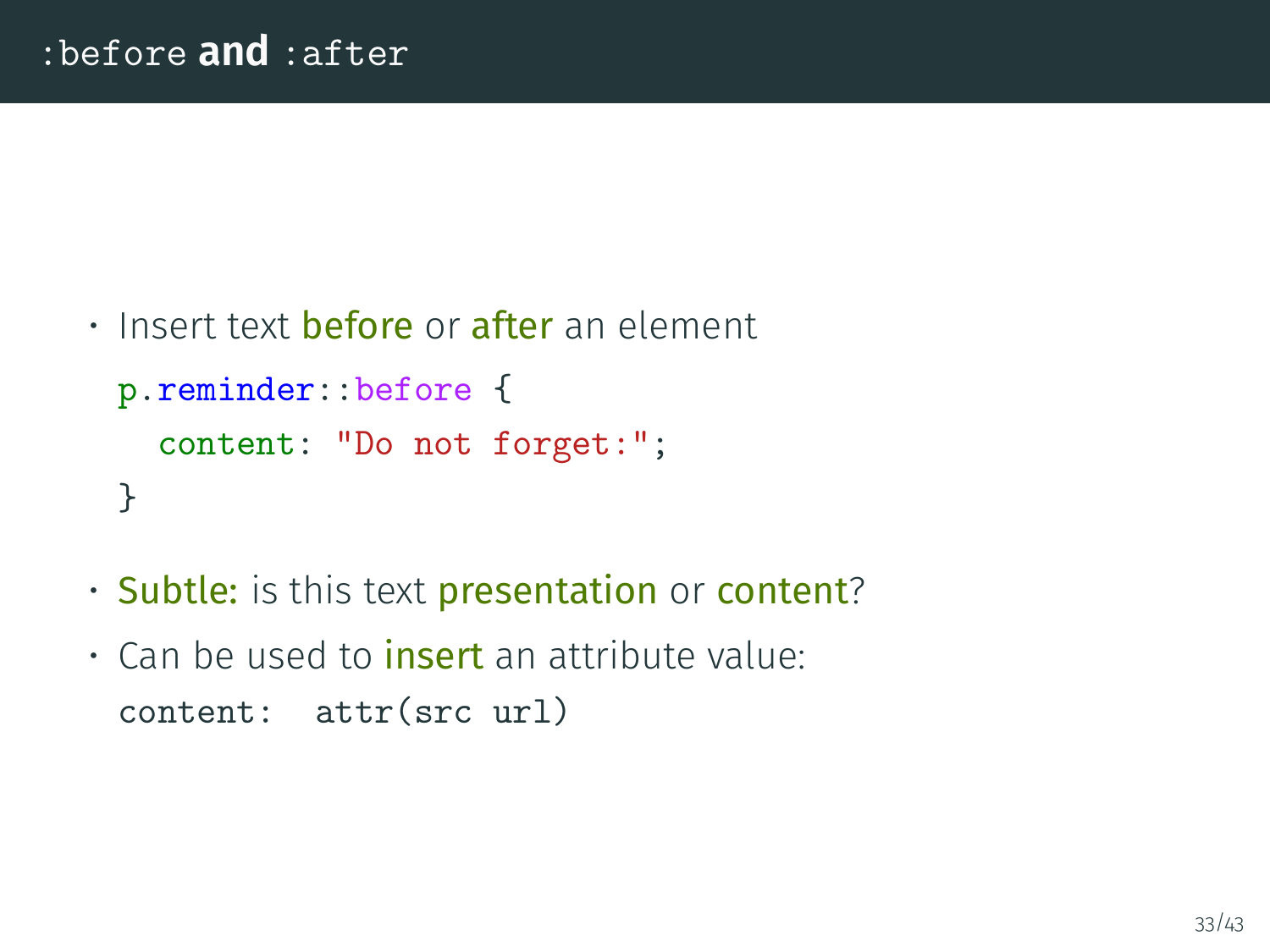### **Counters**

```
Examples to number sections and subsections
article {
 counter-reset: section subsection;
}
article h2 {
 counter-increment: section;
 counter-reset: subsection;
}
article h2::before {
 content: counter(section) ". ";
}
article h3 {
 counter-increment: subsection;
}
article h3::before {
 content: counter(section) "." counter(subsection) ". ";
\} 34/43
```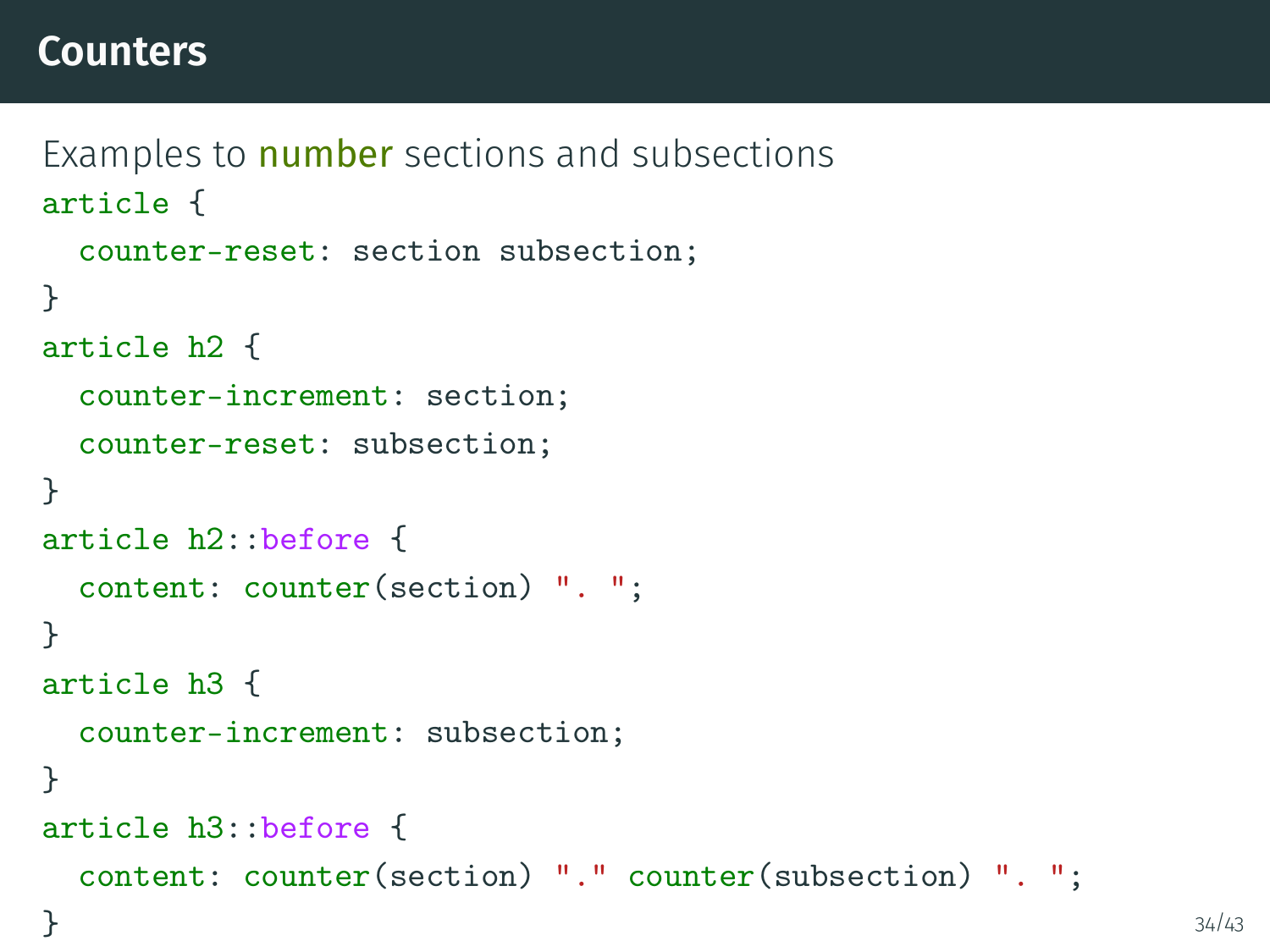- $\cdot$  With CSS3 we can do calculations for attribute values:  $width: calc(100% - 80px);$
- $\cdot$  We can also define **variables** to be reused:

```
:root {
  --my-color: red;
}
h1 \{background-color: var(--my-color);
}
```
 $\cdot$  These variables can be changed with JavaScript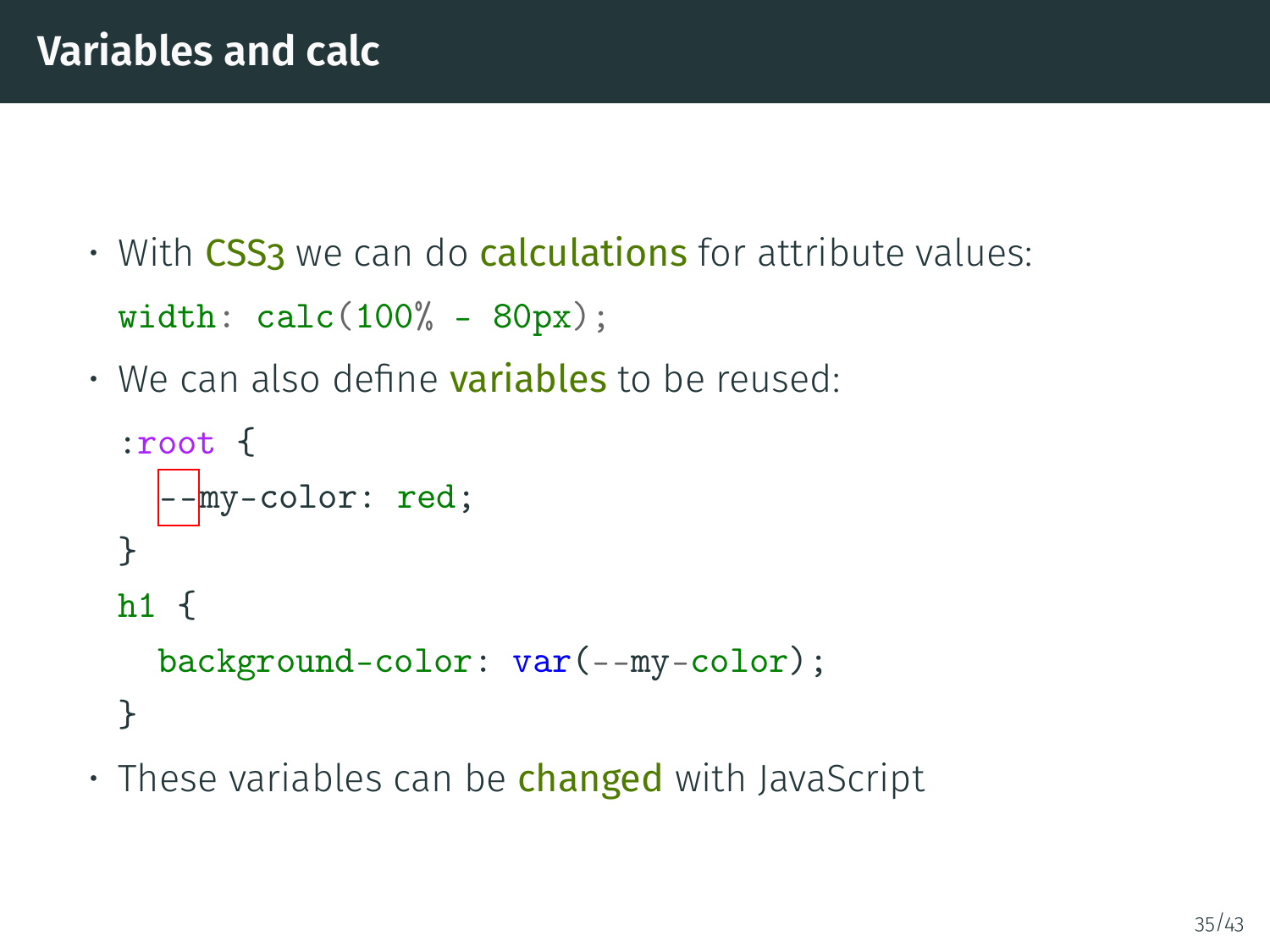# **Feature queries (not in IE)**

We can test with **e**supports if the browser supports a feature

```
@supports (display: grid) {
  div {
    display: grid;
 }
}
@supports not (display: grid) {
  div {
    float: right;
 }
}
```
<https://developer.mozilla.org/en-US/docs/Web/CSS/@supports>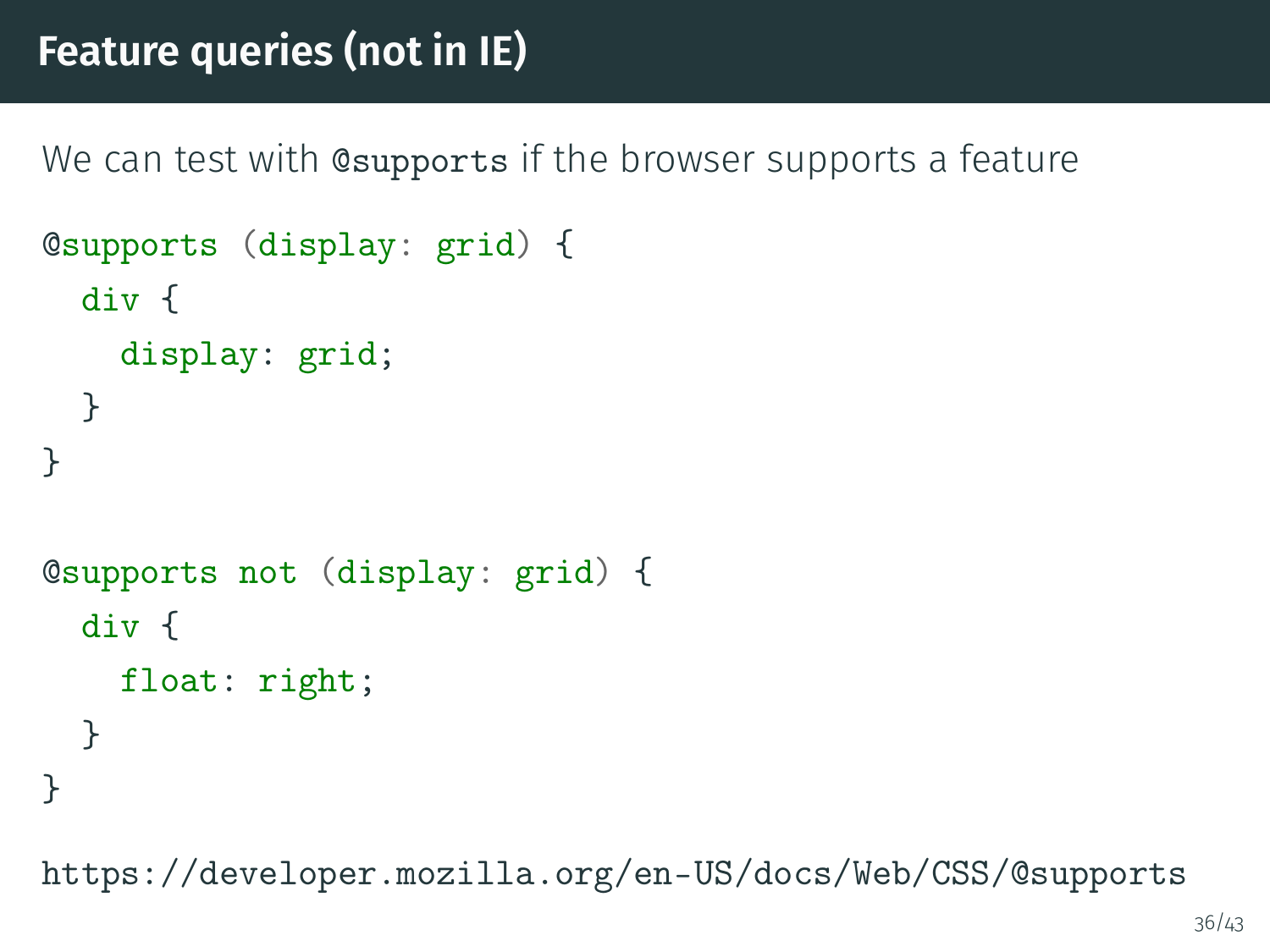- $\cdot$  Specify different stylesheets depending on the media
- media attribute for <link> (avoids loading useless stylesheets) or @media in CSS
- Testing the **rendering size**: max-width: 1024px (displays less than 1024 pixels wide), etc.
- Orientation (for smartphones) : orientation: portrait

```
/* Printable version */
@media print
/* Vision-impaired */
@media aural
/* Screens of less than 1024px wide */
@media screen and (max-width: 1024px)
```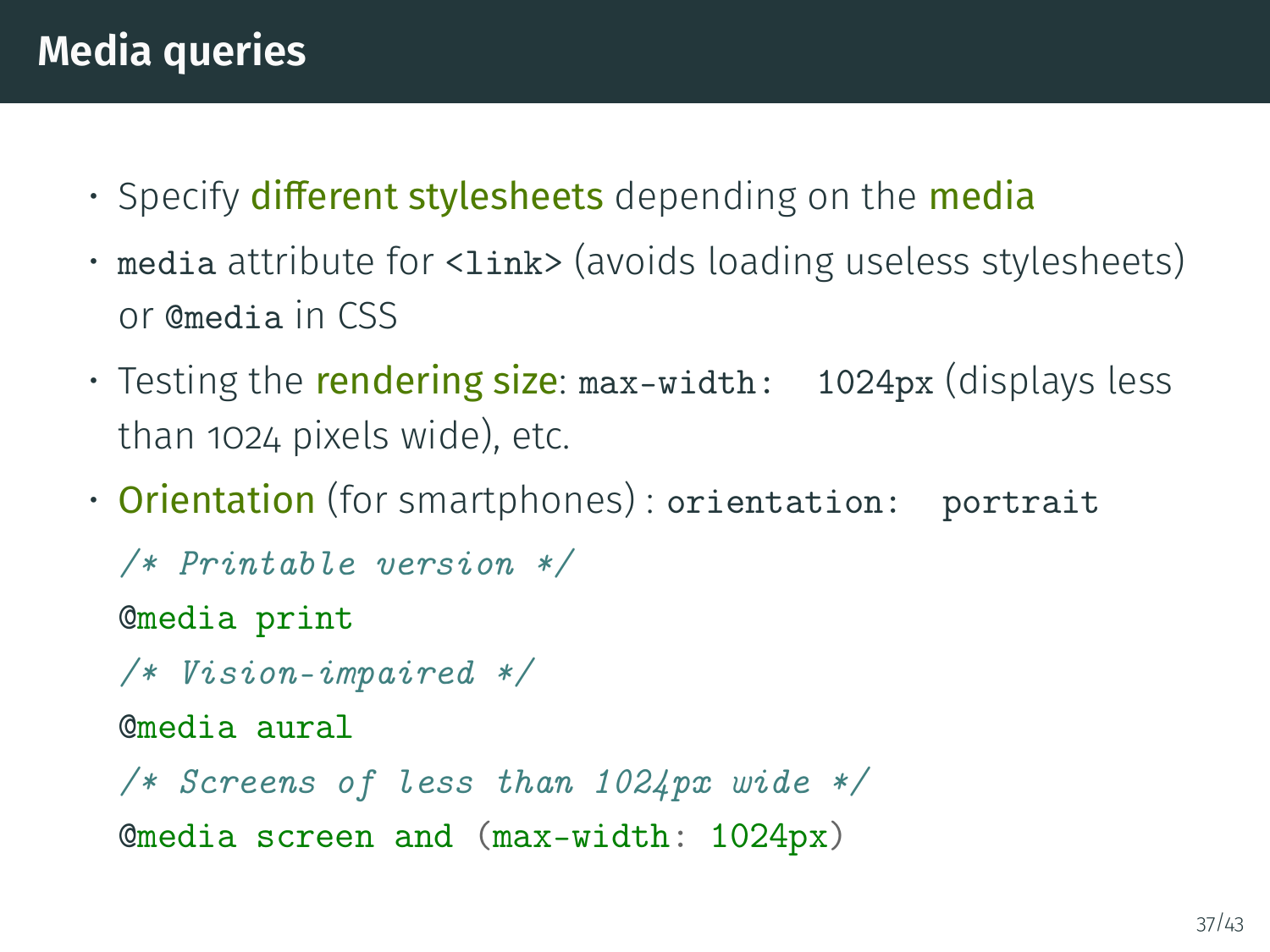- $\cdot$  Some mobiles have **HiDPI** displays with a **scaling factor** between the small physical pixels and CSS pixels
- By **default**, mobile browsers pretend to have a large **viewport** 
	- $\rightarrow$  This allows them to display websites from before the mobile era
	- $\rightarrow$  The user can zoom in and scroll
- Mobile-aware browsers should ask mobile browsers to render them in their actual width by adding to head:

<meta name="viewport" content="width=device-width">

• Check mobile best practices, e.g., <search.google.com/test/mobile-friendly>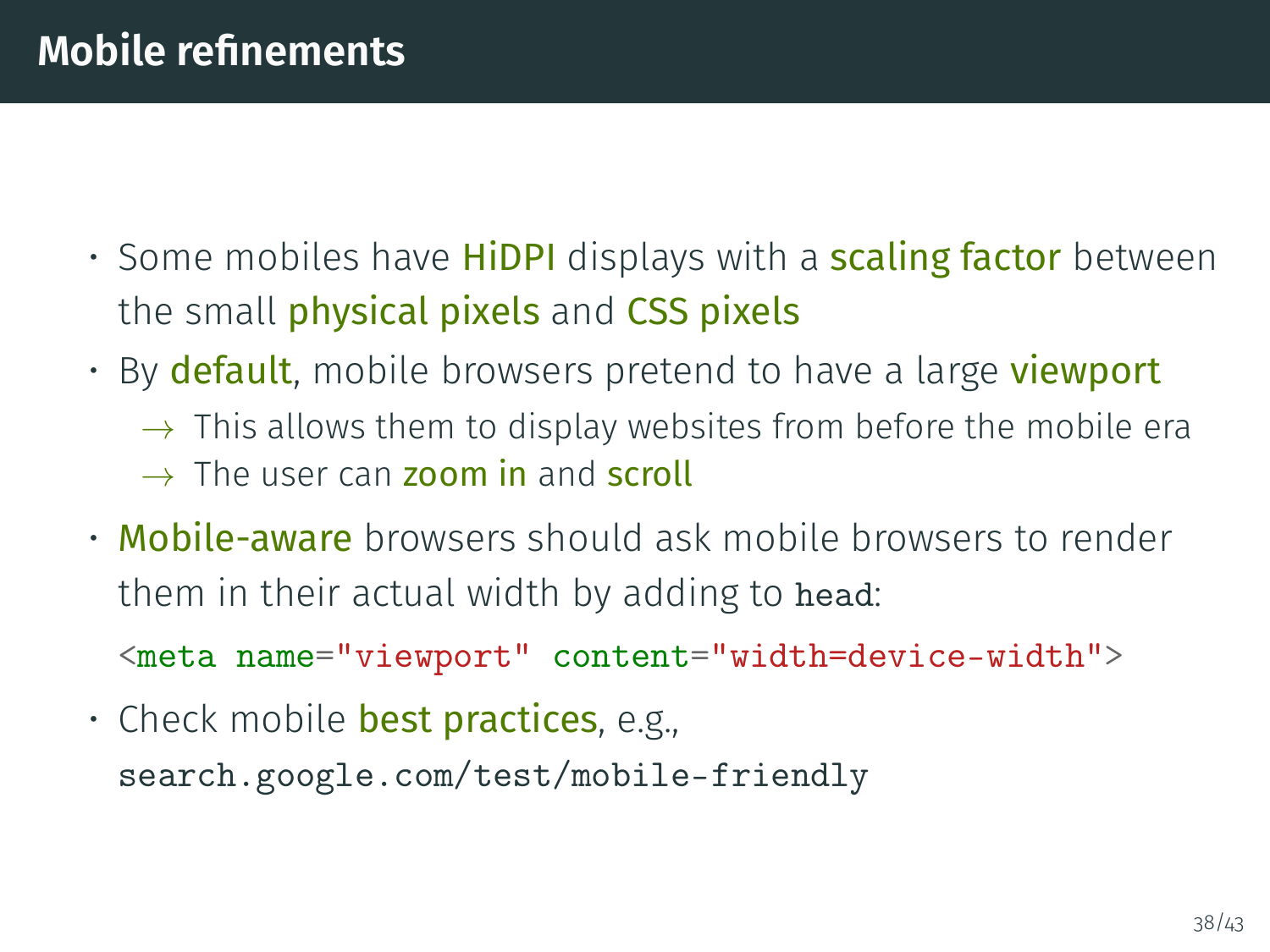<span id="page-38-0"></span>[CSS and HTML](#page-2-0)

[Selectors](#page-10-0)

[Styling](#page-14-0)

[Layout](#page-20-0)

[Other features](#page-31-0)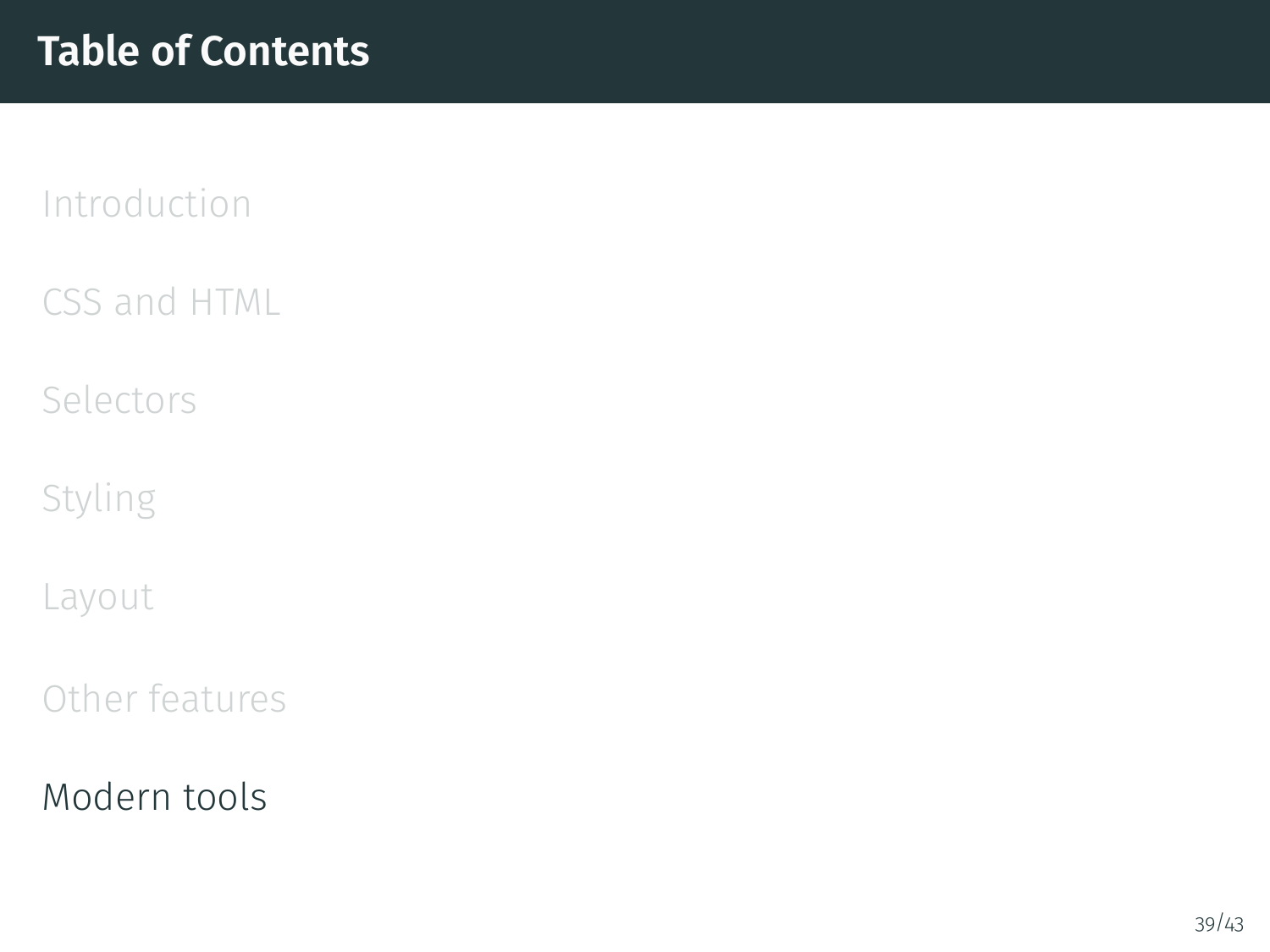#### **Bootstrap**

#### Bootstrap is a toolkit of HTML, CSS and JavaScript templates



#### Checkout form

Below is an example form built entirely with Bootstrap's form controls. Each required form group has a validation state that can be triggered by attempting to submit the form without completing it.

| <b>Billing address</b>            |           | Your cart                           | $\overline{\mathbf{3}}$ |
|-----------------------------------|-----------|-------------------------------------|-------------------------|
| First name                        | Last name | Product name<br>Brief description   | \$12                    |
| Username                          |           | Second product<br>Brief description | \$8                     |
| @<br>Username<br>Email (Optional) |           | Third item<br>Brief description     | \$5                     |
| you@example.com                   |           | Promo code<br><b>EXAMPLECODE</b>    | $-$ \$5                 |
| Address                           |           | Total (USD)                         | \$20                    |
| 1234 Main St                      |           |                                     |                         |
| Address 2 (Optional)              |           | Promo code                          | Redeem                  |
| Apartment or suite                |           |                                     |                         |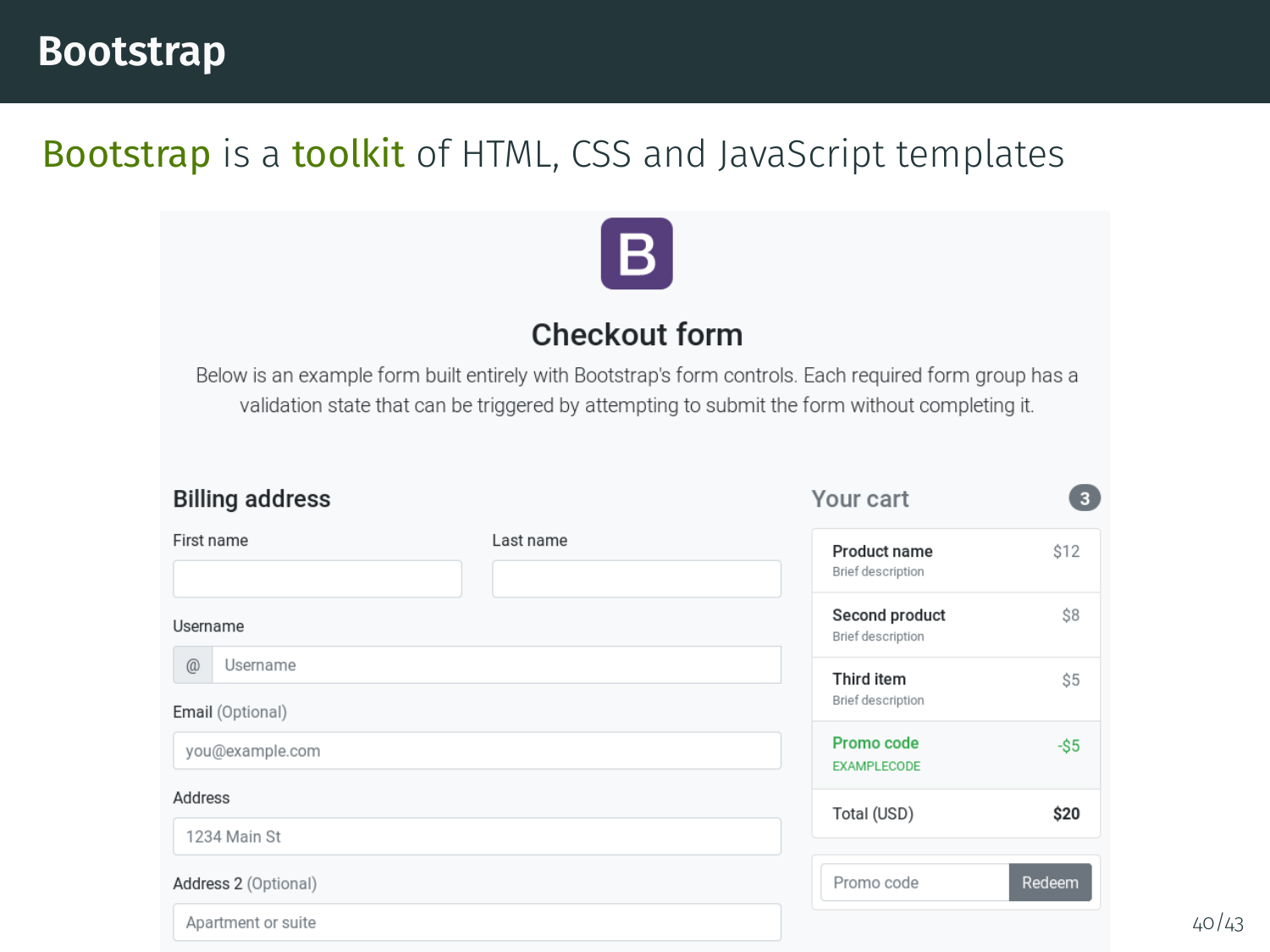# **Design philosophies**

### A topic for an **entire class**! Common philosophies:

# Material design: Flat design:





#### **Skeuomorphism:** imitating the real world in Web design  $41/43$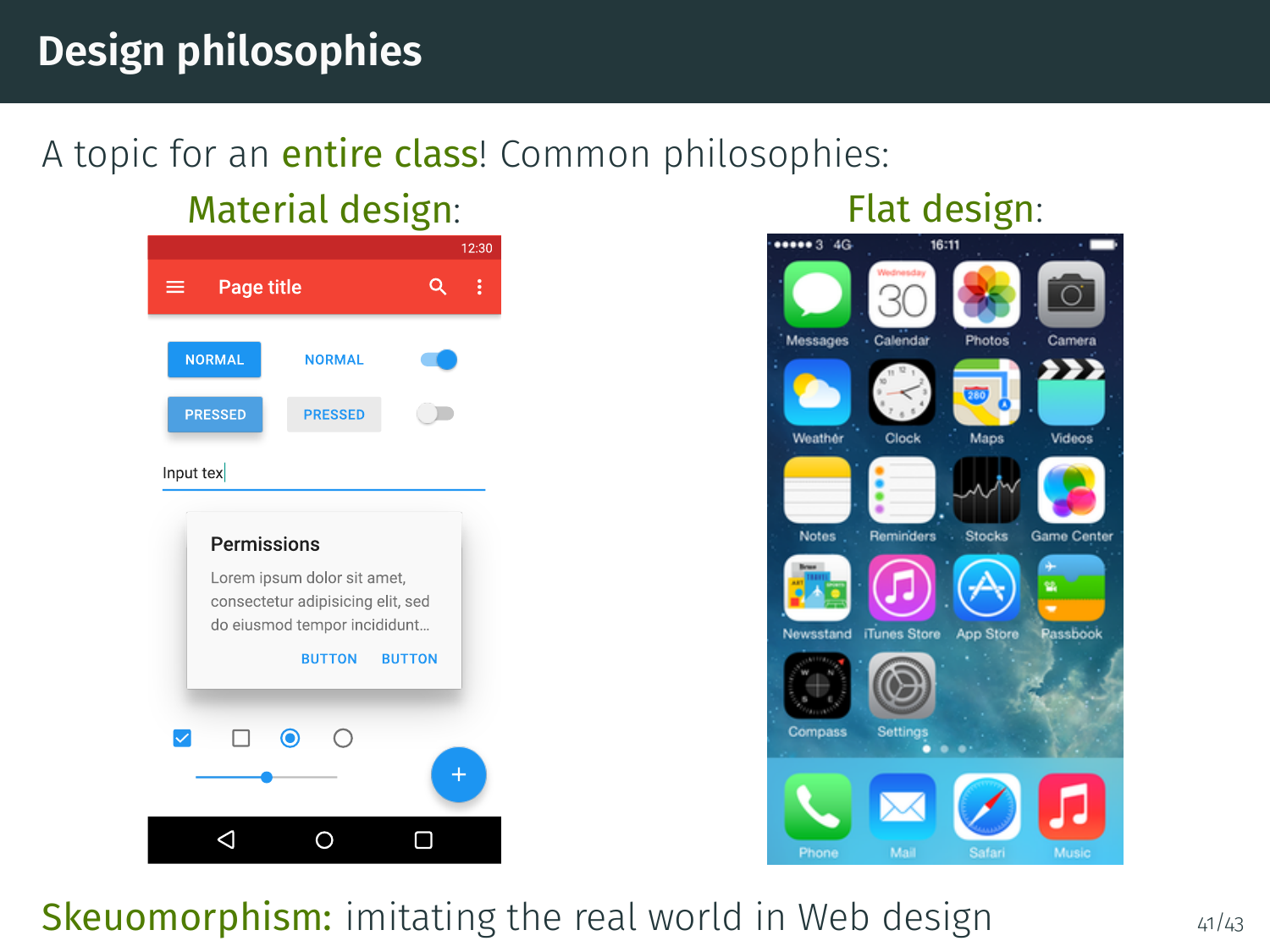# **CSS preprocessors and other tools**

- Preprocessors: Add features to CSS. Main ones: Less and Sass
	- E.g., **variable** declarations, loops, reusable mixins, selector nesting...
	- Sass is more commonly used
	- Less is just JavaScript, Sass uses Ruby
	- Less has better error reporting
	- Sass is more powerful, Less is more minimalistic
	- Bootstrap uses Sass (v4) and used Less (v3)
	- Other options: PostCSS, Stylus, etc.
- linters for CSS: stylelint, also validator.w3.org
- $\cdot$  Also CSS minifiers